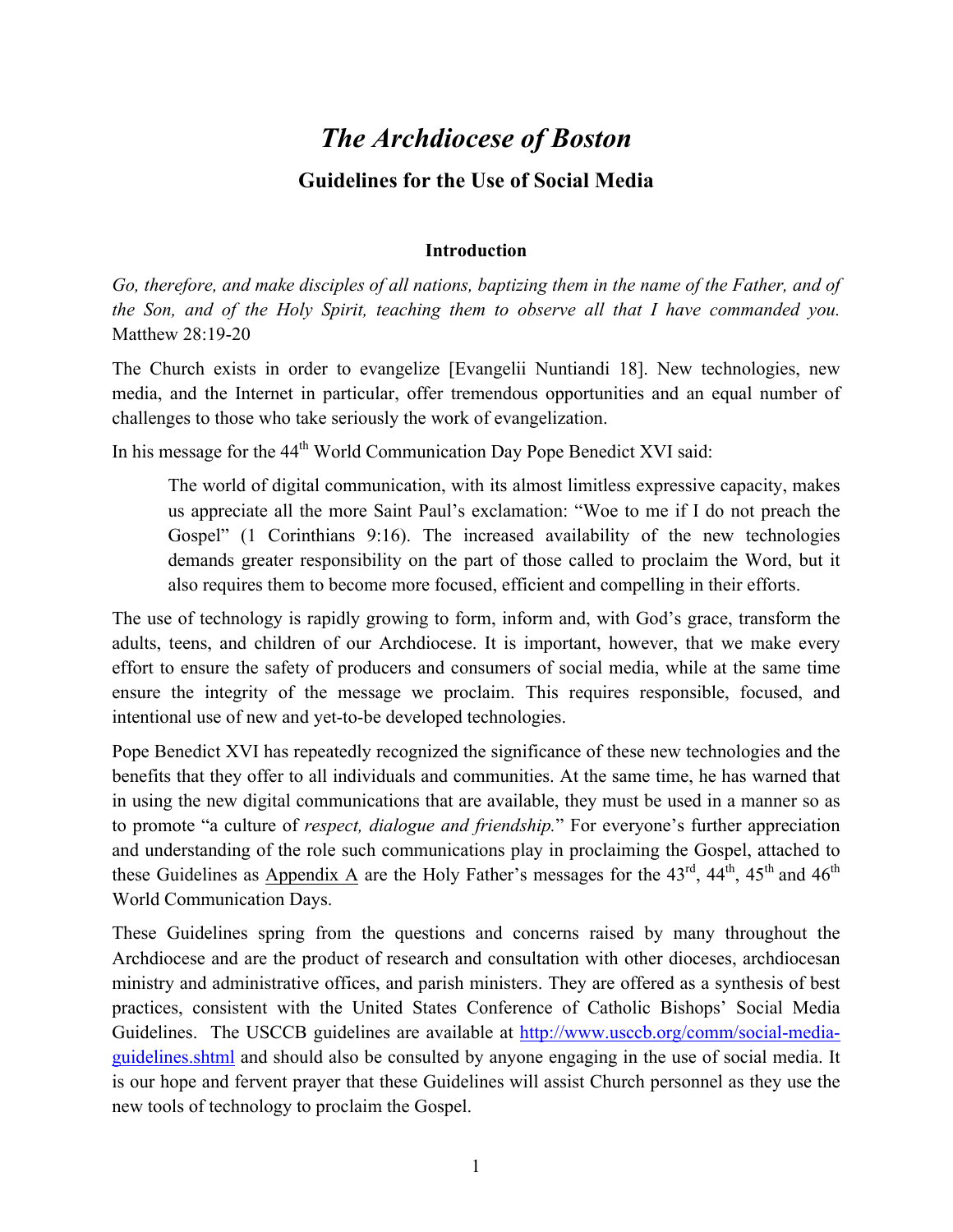#### **Establishing a Social Media Site**

These Guidelines apply to all Church Personnel within the Archdiocese of Boston who create or contribute to social networking sites, blogs, or any other kinds of social media. Examples of social media sites include YouTube®, Facebook®, Twitter®, Wikipedia®, MySpace®, LinkedIn®, blogs, and comments on any online media stories or articles. Other websites are usually not considered social media, but many of the principles contained in this document should also guide the creation and use of parish, school and ministry websites. For the purpose of these Guidelines, "Church Personnel" are defined as bishops, priests, deacons, religious, seminarians, pastoral ministers, administrators, lay employees, officers, directors, trustees, governors, members, and volunteers (collectively, "Church Personnel") in our parishes, agencies, schools and organizations sponsored by the Archdiocese or for which the Archdiocese or the Roman Catholic Archbishop of Boston (the "Archbishop") has the direct or indirect right (whether alone or in conjunction with others) to elect or appoint officers, directors, trustees, governors and/or members (collectively, "Archdiocesan Affiliated Organizations") .

#### **Guidelines:**

- All social media sites created on behalf of the Archdiocese of Boston, any of its parishes or schools, any ministry or department of any parish or school, or any other Archdiocesan Affiliated Organization must only be created and maintained by Church Personnel or third parties specifically selected and designated by the organization to create and/or maintain such sites.
- § There should be at least two site administrators for each official social networking site. Site administrators must be adults and should either be Church Personnel or third parties specifically selected and designated by the organization to maintain such sites.
- § To the extent possible, all social media sites established on behalf of the Archdiocese of Boston, any of its parishes or schools, any ministry or department of any parish or school, or any other Archdiocesan Affiliated Organization should be created using the official Archdiocesan, parish, school or other Archdiocesan Affiliated Organization email address of a site administrator. An official email address may be the email address provided by the Archdiocese, parish, school or Archdiocesan Affiliated Organization, or an email address generally used by the site administrator to receive Archdiocesan, parish, school or Archdiocesan Affiliated Organization communications. Any email address listed on an official Archdiocesan, parish, school or Archdiocesan Affiliated Organization website is normally considered an official email address.
- Passwords and names of sites must be registered in a central location, and more than one Church official should have access to this information. When a social media site is created and maintained by a parish, parish school or parish or school ministry, the Pastor must have access to the password for the site and all other relevant site information.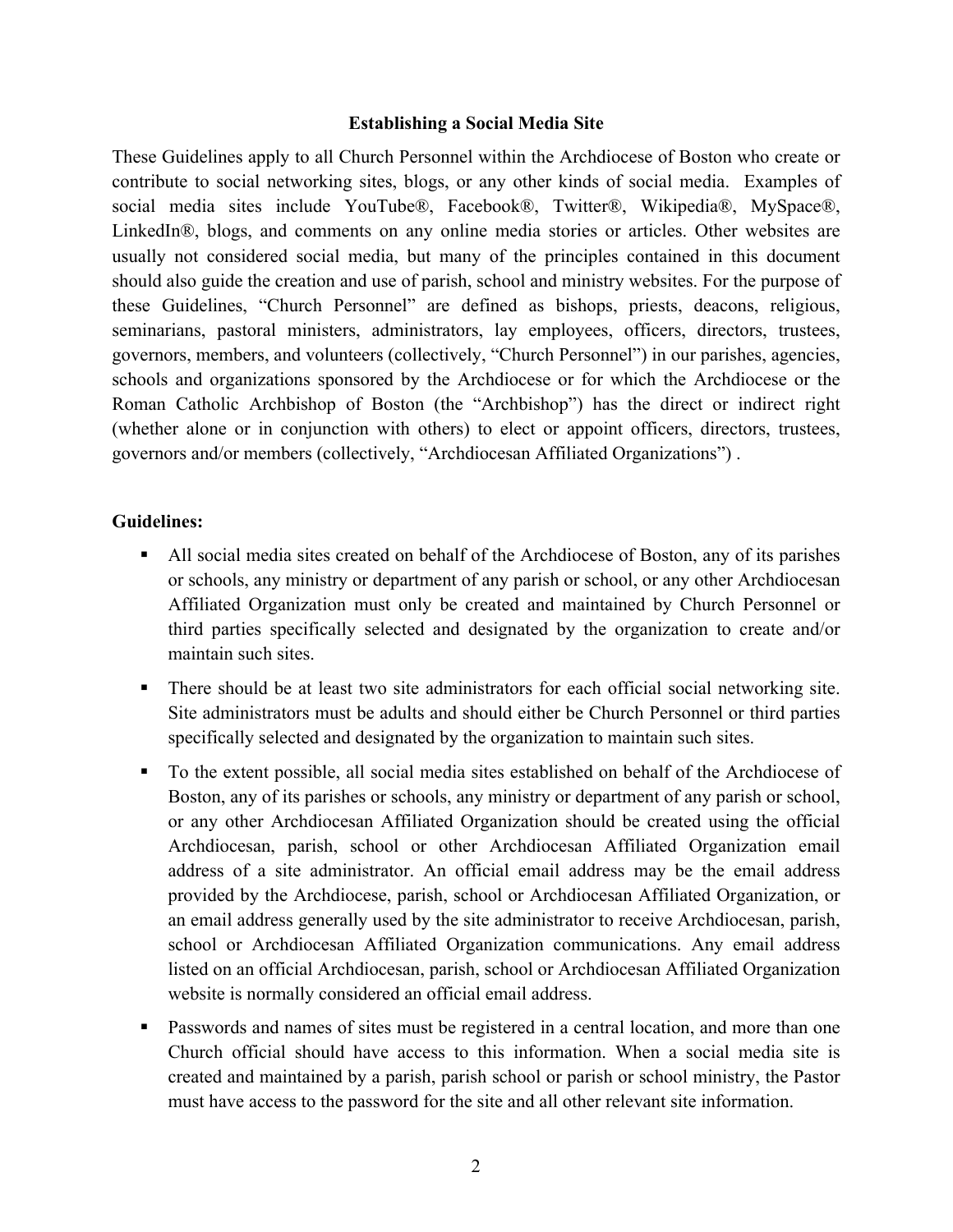- No personal contact information (for example, home phone numbers or addresses) should be listed in the profile fields of official social media sites. Only official email addresses, office phone numbers, and job titles should be listed.
- Although all Catholics are encouraged to be witnessing to their faith at all times, personal social networking sites should never be used for official ministerial purposes. Personal sites may refer people to official sites of the Archdiocese of Boston, any of its parishes or schools, any ministry or department of any parish or school, or any other Archdiocesan Affiliated Organization.
- All information displayed on public sites by Church Personnel (whether official or personal) must reflect the values of our Catholic faith and should always follow the teaching of the Church. This includes, and is not limited to, posts, comments, photos, songs, videos, bulletins, blogs, and podcasts on both official Church websites and personal websites.
- Account settings for official sites should be set to maximize privacy.
- The site administrators are ultimately responsible for both the content they create and any other content appearing on the site.
- § If you include a section on your official social media site for third party comments, include a Code of Conduct for those comments. For example, the Code of Conduct on the USCCB's Facebook site is: "All posts and comments should be marked by Christian charity and respect for the truth. They should be on topic and presume the good will of other posters. Discussion should take place primarily from a faith perspective. No ads please." If possible, block anyone who does not abide by the Code of Conduct and delete inappropriate or offensive posts or comments. Whenever possible, pre-screen comments before they are posted and do not post inappropriate or offensive comments.
- Church social media sites should not include advertising for non-Church related websites, events or products, except at the specific direction of the individual ultimately responsible for the site (for example, the pastor for parish sites). Comments that include solicitations or advertisements for non-Church related websites, events or products should be deleted. Individuals that repeatedly include solicitations or advertisements for non-Church related websites, events or products should be blocked, if possible.
- What you write is ultimately your responsibility. Participation in social media on behalf of the Archdiocese of Boston, its parishes, schools, and/or Archdiocesan Affiliated Organizations is not a right, but an opportunity, so please treat it with the utmost respect.
- Always remember that you represent the Church.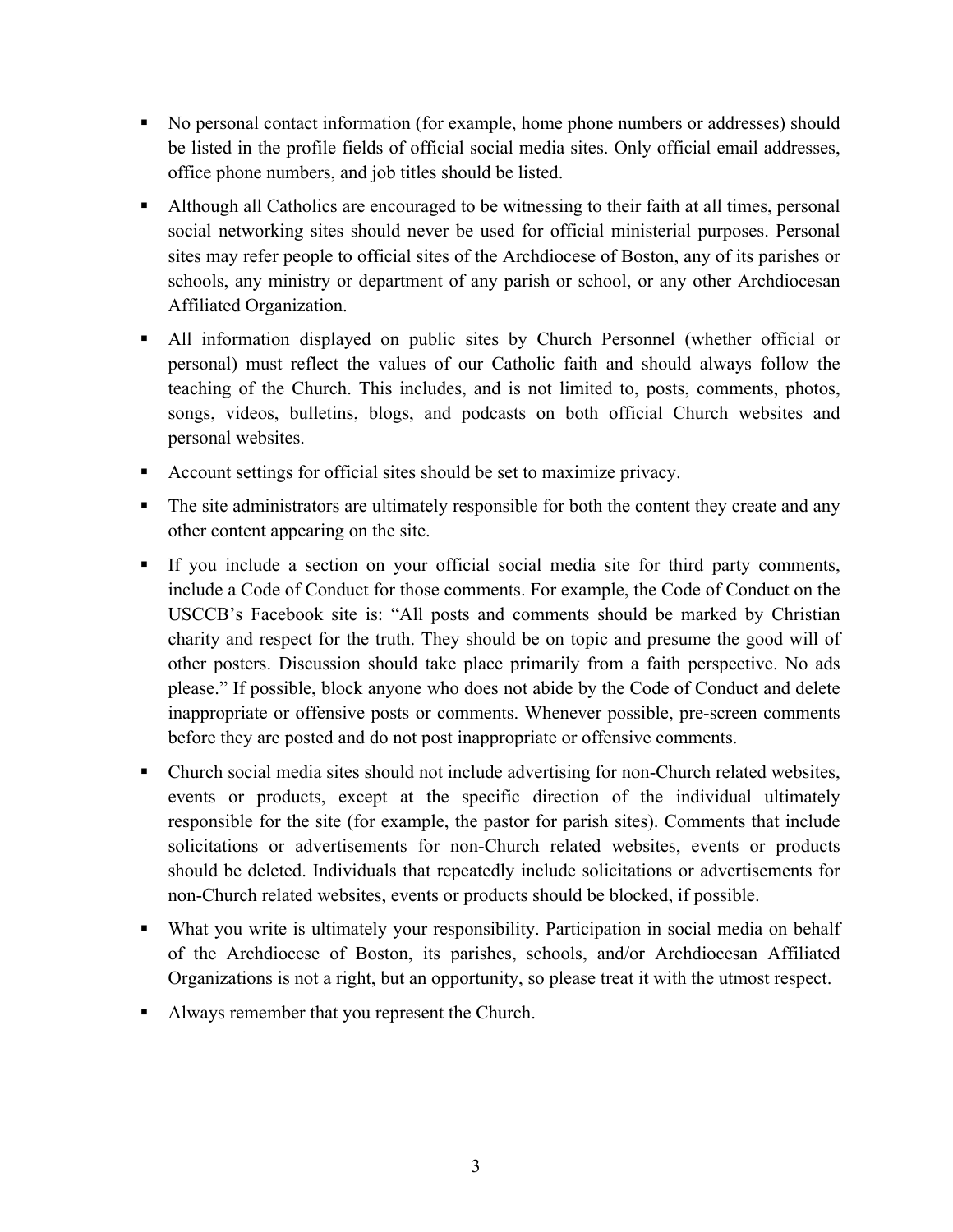### **Compliance with Law and Church Policies**

In establishing and managing social media sites, Church Personnel may not engage in any action that may violate federal or state law, the policies of the Archdiocese of Boston, any of its parishes or schools, any ministry or department of any parish or school, or any other Archdiocesan Affiliated Organization, or Canon Law. Copyright, trademark, trade secret, and other intellectual property laws prohibit the improper use of others' intellectual property. Do not post copyrighted materials, logos, trademarks, trade secrets, or similar materials without first obtaining the proper permission. If you ever have any question whether material may be protected by intellectual property laws, please contact a supervisor or the General Counsel of the Archdiocese of Boston **before** posting the material.

Church Personnel are prohibited from disclosing information that is understood to be held in confidence by the Archdiocese of Boston, any of its parishes or schools, any ministry or department of any parish or school, or any other Archdiocesan Affiliated Organization, including any information that is proprietary. This may include, for example, information about other employees including salaries and disciplinary records, information about ongoing crises and conflicts including ongoing litigation, information about students including educational records, and financial information about the Archdiocese, its parishes or schools or any Archdiocesan Affiliated Organization including lists of suppliers or vendors.

## **Guidelines:**

- In order to protect both Church Personnel and users of official social media sites, all sites and postings must adhere to all policies of the Archdiocese, its parishes and schools and any Archdiocesan Affiliated Organizations, including, without limitation, the Code of Ministerial Conduct, the Policies and Procedures for the Protection of Children, Archdiocesan Code of Conduct and Conflict of Interest Policy, the Electronic Use Policy, the Anti-bullying Policy, the Anti-harassment Policy, the Sexual Harassment Policy, HIPAA Guidelines, the Massachusetts Data Security Policy and all other applicable published policies, procedures and guidelines as may exist from time to time or as may be created or amended in the future.
- Logos or trademarks of the Archdiocese, it parishes and schools or any Archdiocesan Affiliated Organizations may be used on personal websites only with the prior written approval of the applicable organization.
- In many cases, it is necessary to obtain the prior written consent of an individual to use such person's photograph or other likeness on a website. Should you have any questions in this regard, please contact the Office of the General Counsel of the Archdiocese.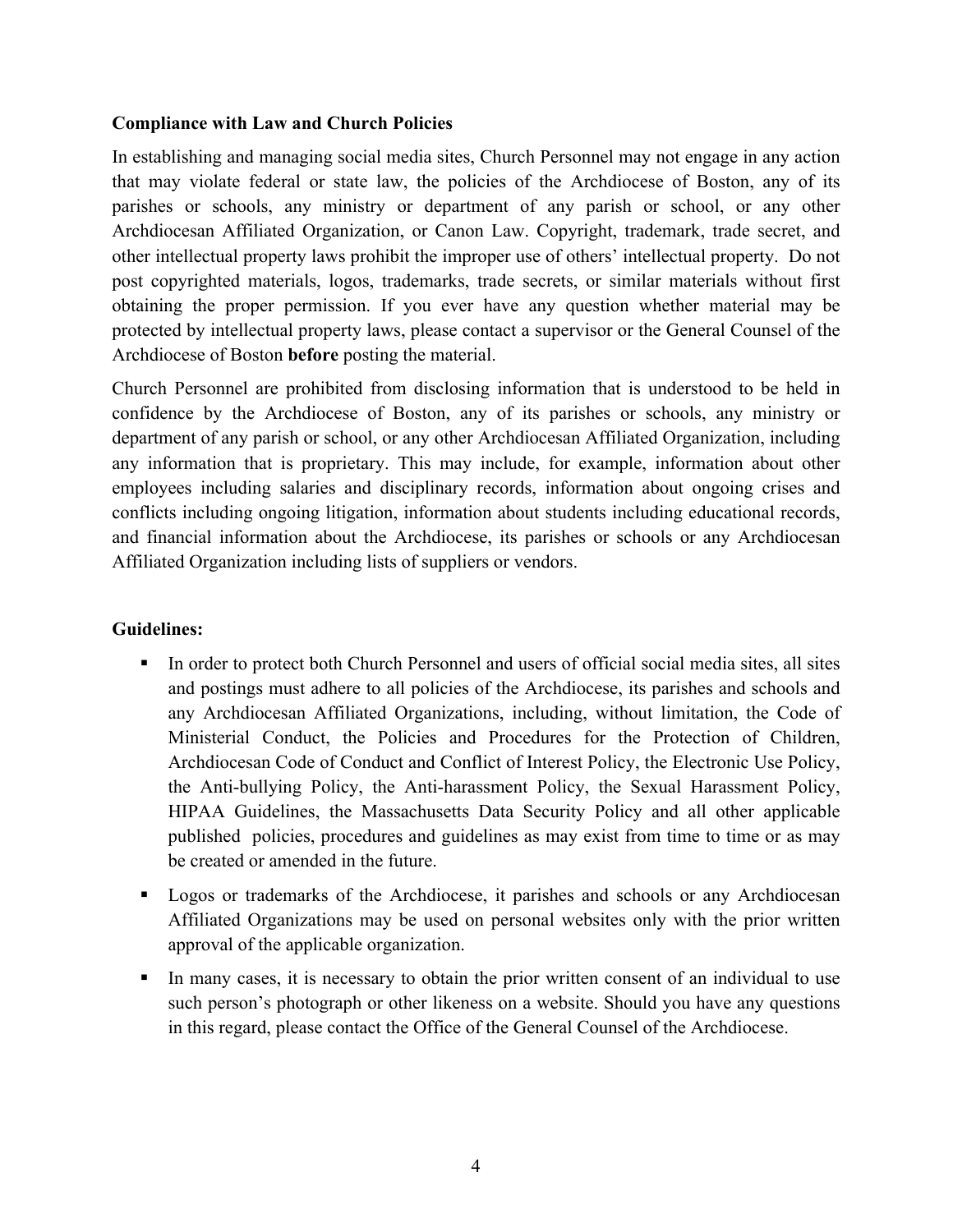- § Appropriate photographs may be posted on official social media sites. Photographs of children should never be posted on social media sites without the prior approval of the child's parent or guardian ("parent") and under no circumstances should photographs of children with any identifying information be posted. If an individual requests that his or her photograph be removed (or, in the case of a minor, a parent makes such a request), that request should be promptly honored.
- Before using any images, video, music or other documents, make sure you have looked for and understand the copyrights on that piece of work. The digital rights management issues of the music and film industries are particularly controversial and have led to a number of high-profile lawsuits and fines. It is best to avoid a potential legal problem by using only properly obtained and approved files.
- In addition, it's important to understand the rights of online written content. Just because you found something on Google does not make it free or available for use.
- § When in doubt, seek permission from a supervisor or the General Counsel of the Archdiocese of Boston **before** posting.

## **Contact/Communication with Children**

While social media can be a useful asset for the Church and its ministries, it can also be misused. Notwithstanding the informality of social media, it is most important to remember that in using social media, the boundary issues are the same as in person-to-person communication. Anyone using social media should be aware that children are highly likely to view and respond to materials posted online. Therefore, it is imperative that any Church Personnel posting online on behalf of the Archdiocese, its parishes and schools or any Archdiocesan Affiliated Organizations be particularly careful in choosing what material to post and how to interact with children online. Most importantly, parents should constantly be made aware of any contact you may have with their children via social media.

## **Guidelines:**

• Parents should be made aware of how social media is being used by the Archdiocese, its parishes and schools and any Archdiocesan Affiliated Organizations, be given an explanation of how to access such social media sites, and, to the extent possible, be given the option to be emailed a copy of all material available to their children via such social media websites (including through the use of hyperlinks). While parents should be provided with the same material as their children, it does not have to be via the same technology (for example, if children receive a reminder via Facebook, parents can receive the same message via email).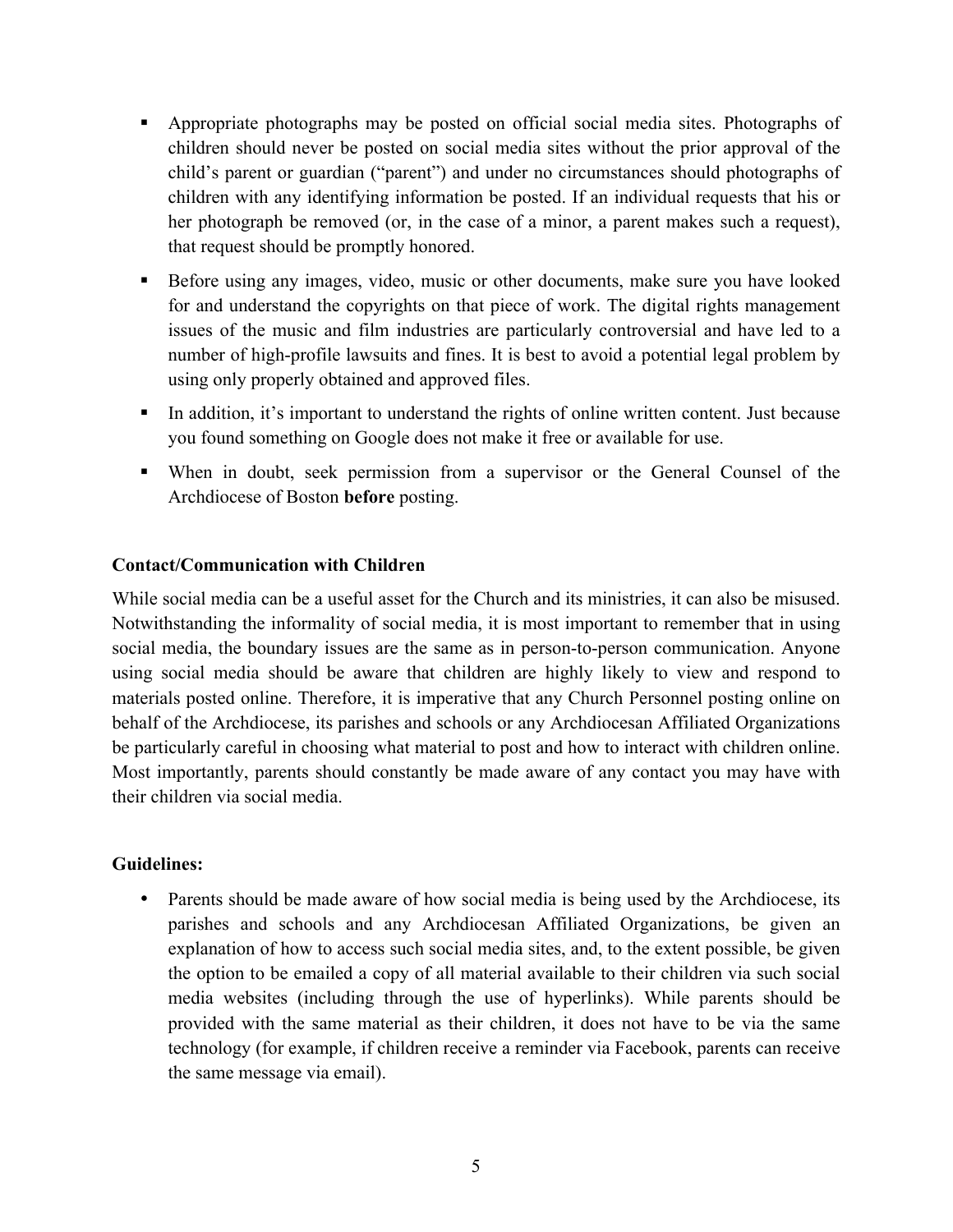- Make sure a minor's parent is always aware of any contact you may have with his/her child via social media. Parents can be informed either through written notice (for example, email) or personal contact (for example, face-to-face or over the phone).
- Ask parents, in writing, which forms of communication they prefer be used to contact their children. When communicating with minors electronically, obtain permission from parents to do so. If parents request their child not be contacted electronically, cease all electronic communication with the child.
- Do not request email addresses and phone numbers from children; this information should only be provided by parents. In the case of young children (i.e., elementary school and middle school students), only parents should be contacted directly.
- In the event minors are contacted directly by Church Personnel via email, parents must be copied on the content of all messages.
- Never post any information about a minor without the explicit permission of his/her parent.
- While the Archdiocese, its parishes and schools and any Archdiocesan Affiliated Organizations are free to publicize their presence on social networking sites, minors should not be specifically sought out as "friends" (in other words, individually invited via site communication tools to associate with the group or page).
- Church Personnel should be encouraged to save copies of online conversations whenever possible, especially those that concern the personal sharing of a teen or young adult. If there is ever any doubt whether a conversation may be inappropriate, a supervisor should be contacted immediately, and the conversation should be terminated. If you receive an inappropriate personal communication from a minor, keep a copy of the message and inform your supervisor immediately.
- When communicating with a minor, write or speak as if you are also communicating with their parents. The boundaries that must be respected in oral communication extend to electronic communication. All communication must conform to Archdiocesan Policies and Procedures for the Protection of Children, the Code of Ministerial Conduct and the Archdiocesan Code of Conduct and Conflict of Interest Policy. Communication that violates these policies will not be tolerated, regardless of the medium used to convey it and may lead to discipline, up to and including termination.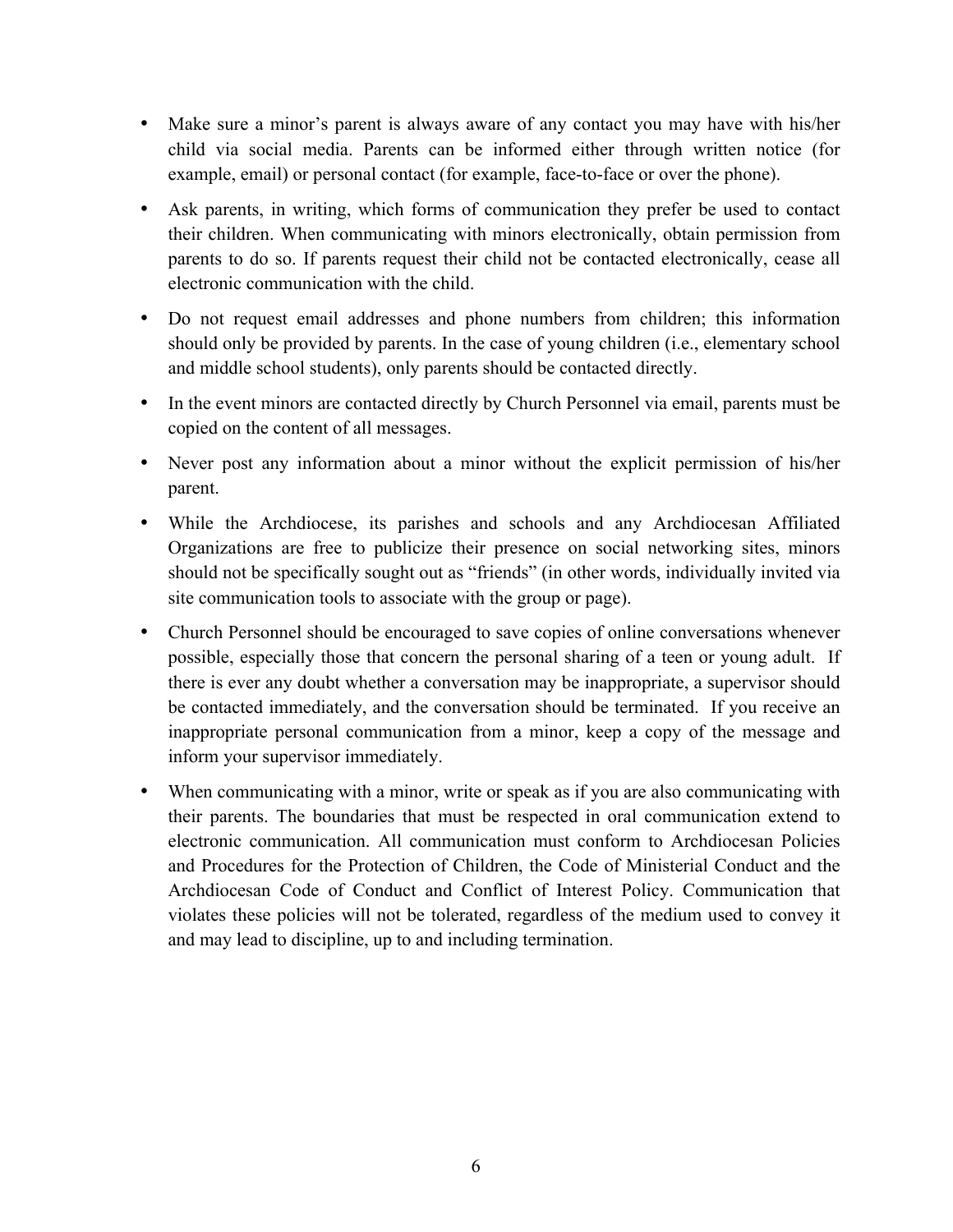#### **Personal Websites**

Church Personnel from time to time may create on their own initiative personal websites as a medium of self-expression. Church Personnel must recognize, however, that anything published on a personal website is no different from making such information available in any other public forum. Personal sites should reflect Catholic values. Any information that causes or has the potential to cause scandal or embarrassment to the Archdiocese, its parishes and schools or any Archdiocesan Affiliated Organizations must be avoided.

If any Church Personnel choose to identify themselves as such on their personal website, many readers may assume they are speaking on behalf of the Archdiocese, its parishes and schools or another Archdiocesan Affiliated Organization. In order to avoid any confusion, it is appropriate to include a brief disclaimer explaining that your website is personal and does not reflect the views of the Archdiocese, its parishes and schools or any Archdiocesan Affiliated Organizations. For example, one may include:

## **"The views expressed on this website are mine alone and do not necessarily reflect the views of the Archdiocese of Boston or [NAME OF PARISH/SCHOOL/ ARCHDIOCESAN RELATED ORGANIZATION]."**

Even with this notice, any information that causes or has the potential to cause embarrassment to the Archdiocese, its parishes and schools or any Archdiocesan Affiliated Organizations should be avoided and may, under certain circumstances, lead to discipline, up to and including termination.

## **Guidelines:**

- Personal social networking sites should not be used for official ministerial purposes. Official sites of the Archdiocese, its parishes and schools and any Archdiocesan Affiliated Organizations should not be used for personal purposes.
- Personal use of social media must be separate from business use.
- Logos or trademarks of the Archdiocese, its parishes and schools and any Archdiocesan Affiliated Organizations may be used in an appropriate manner on personal websites only with prior written permission.

## **Monitoring and Discipline**

The Archdiocese, its parishes and schools and any Archdiocesan Affiliated Organizations should continually monitor all their official social media sites to ensure their consistency with Church teachings. The Archdiocese, its parishes and schools and other Archdiocesan Affiliated Organizations may, under certain circumstances, have the right to review the personal websites of Church Personnel. Inappropriate posts, comments, photographs, songs, videos, bulletins, blogs and podcasts on official sites may, under certain circumstances, subject the poster or the site administrator to discipline, up to and including termination.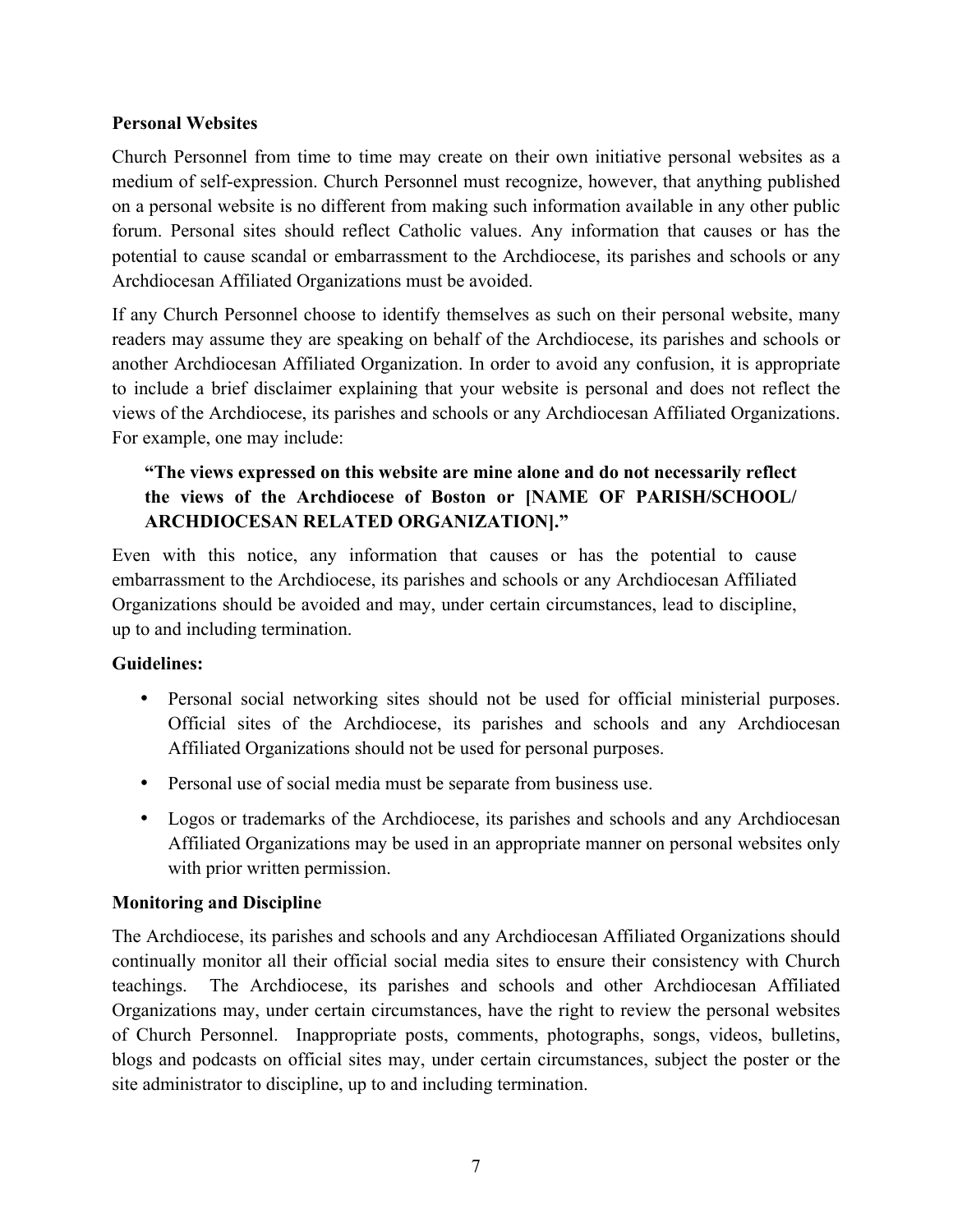## **Guidelines:**

- Official social media sites must be frequently monitored for inappropriate posts. Inappropriate posts and comments should be promptly removed/deleted. A specific site administrator should be responsible for regularly monitoring such sites and removing inappropriate content.
- If third parties create unofficial groups or fan pages about the Archdiocese, its parishes and schools and any Archdiocesan Affiliated Organizations, site administrators should, if legally permitted to do so, periodically review them for inappropriate content (for example, inappropriate use of logos, bullying, harassing, or defamatory language, etc.). You may report these pages/groups/users to the hosting site and ask that they be removed.
- Church Personnel should report to a supervisor any inappropriate use of organizational logos of the Archdiocese, its parishes and schools and any Archdiocesan Affiliated Organizations.
- The Archdiocese, its parishes and schools and any Archdiocesan Affiliated Organizations will not tolerate Church Personnel posting obscene, harassing, offensive, derogatory, defamatory or otherwise potentially scandalous comments, links and/or images which could discredit or cause embarrassment to the Archdiocese, its parishes and schools or any Archdiocesan Affiliated Organizations, or any of their employees, volunteers, staff, vendors, partners, agencies or schools. The posting of any such inappropriate material on official sites (or, under certain circumstances, on personal sites) may subject the individual posting such material to disciplinary action, up to and including, termination.
- The Archdiocese of Boston reserves the right to make changes to these Guidelines at any time at its sole discretion. The Archdiocese, its parishes and schools and any Archdiocesan Affiliated Organizations shall interpret and administer these Guidelines in light of changing circumstances and events.
- § All Church Personnel who may create, monitor, add to or otherwise utilize official social media sites of the Archdiocese, its parishes and schools or any Archdiocesan Affiliated Organizations should sign an acknowledgment stating that have received and read these **Guidelines for the Use of Social Media**.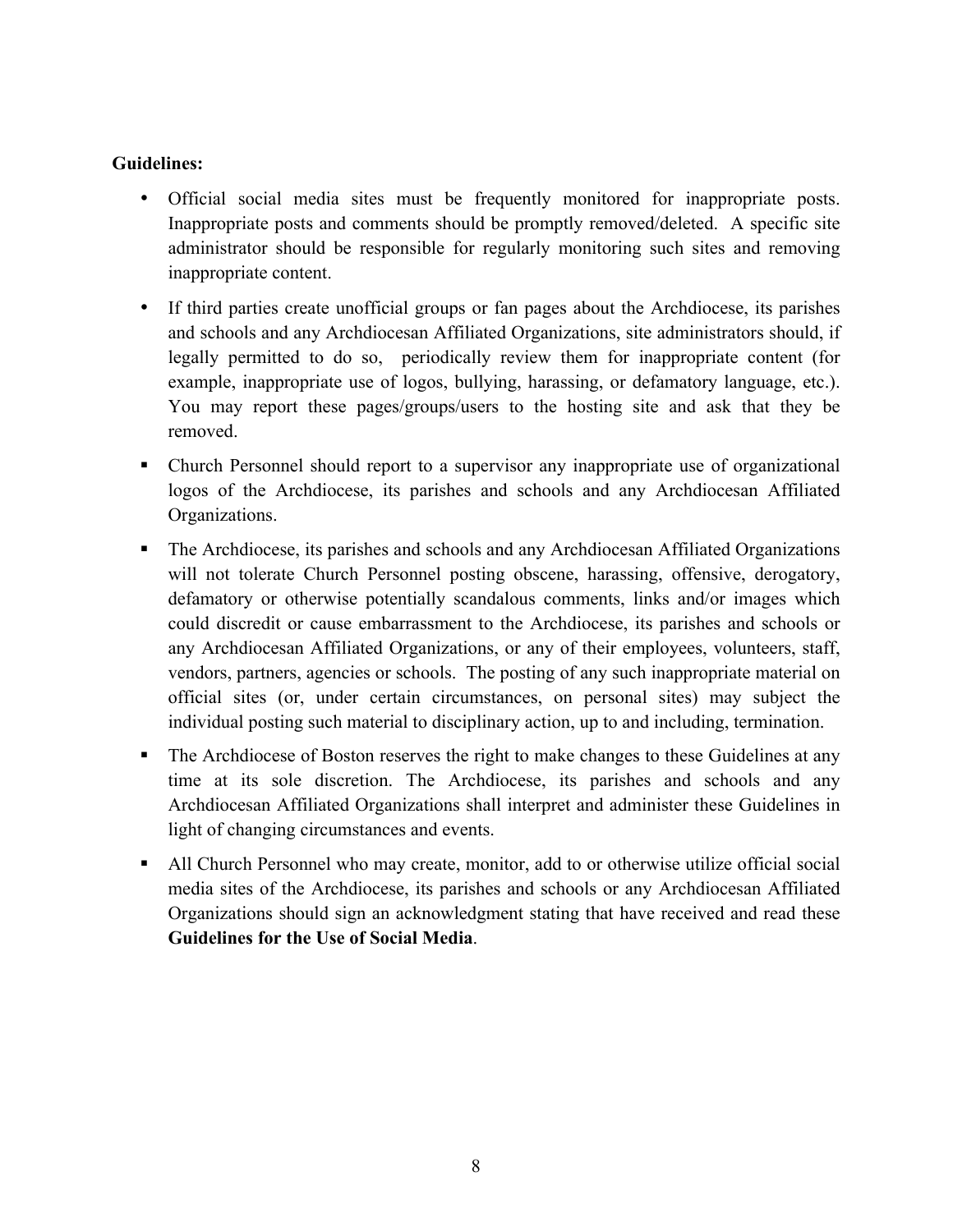#### APPENDIX A

*Message of the Holy Father Pope Benedict XVI for the 43rd World Communications Day – "New Technologies, New Relationships. Promoting a Culture of Respect, Dialogue and Friendship" – 2009*

*Message of His Holiness Pope Benedict XVI for the 44th World Communications Day – "The Priest and Pastoral Ministry in a Digital World: New Media at the Service of the Word" – 2010*

*Message of His Holiness Pope Benedict XVI for the 45th World Communications Day – "Truth, Proclamation and Authenticity of Life in the Digital Age" - 2011*

*Message of His Holiness Pope Benedict XVI for the 46th World Communications Day – "Silence and Word: Path of Evangelization" - 2012*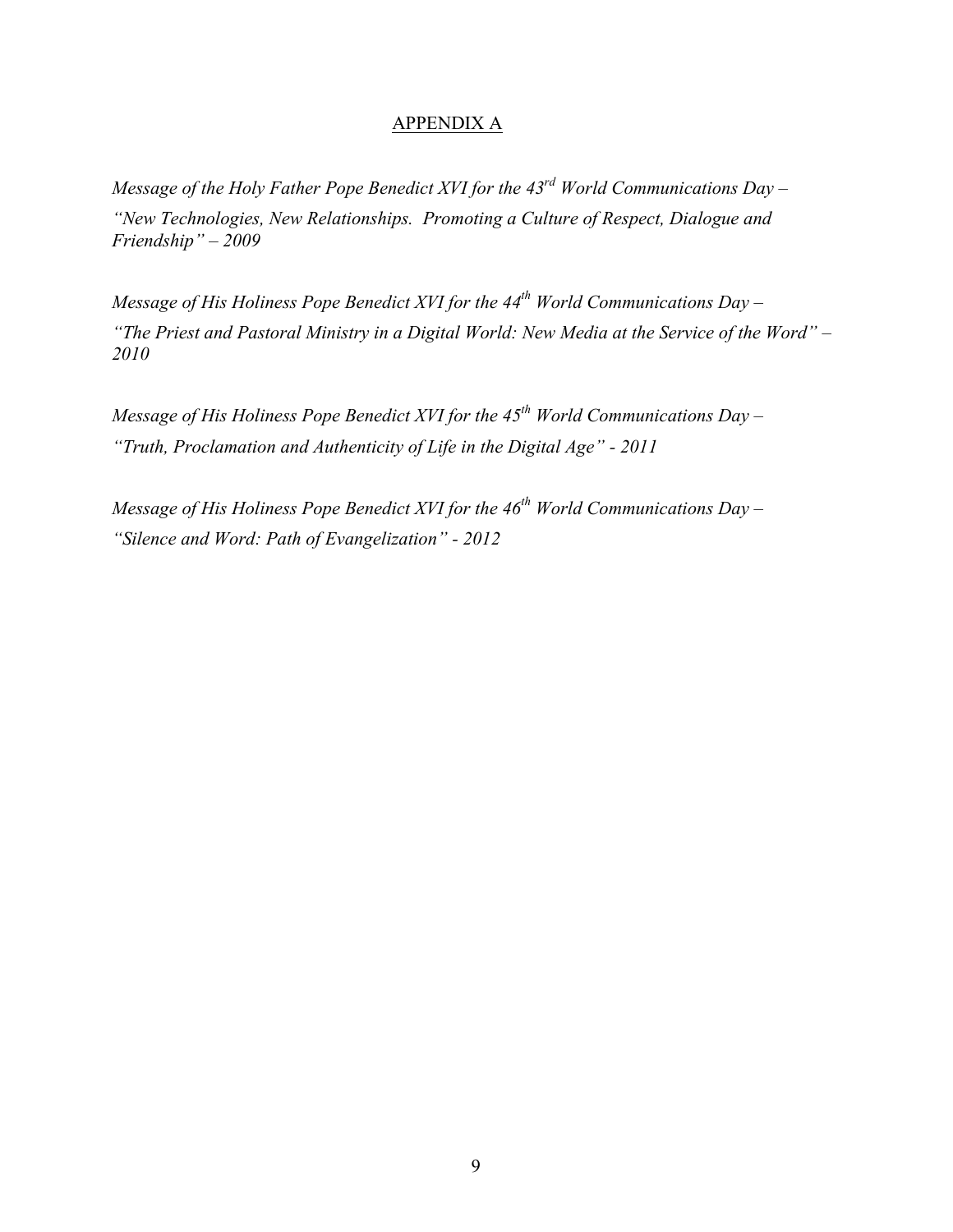## **MESSAGE OF THE HOLY FATHER BENEDICT XVI FOR THE 43rd WORLD COMMUNICATIONS DAY**

"New Technologies, New Relationships. Promoting a Culture of Respect, Dialogue and Friendship."

[Sunday, 24 May 2009]

Dear Brothers and Sisters!

In anticipation of the forthcoming World Communications Day, I would like to address to you some reflections on the theme chosen for this year - New Technologies, New Relationships: Promoting a culture of Respect, Dialogue and Friendship. The new digital technologies are, indeed, bringing about fundamental shifts in patterns of communication and human relationships. These changes are particularly evident among those young people who have grown up with the new technologies and are at home in a digital world that often seems quite foreign to those of us who, as adults, have had to learn to understand and appreciate the opportunities it has to offer for communications. In this year's message, I am conscious of those who constitute the so-called digital generation and I would like to share with them, in particular, some ideas concerning the extraordinary potential of the new technologies, if they are used to promote human understanding and solidarity. These technologies are truly a gift to humanity and we must endeavour to ensure that the benefits they offer are put at the service of all human individuals and communities, especially those who are most disadvantaged and vulnerable.

The accessibility of mobile telephones and computers, combined with the global reach and penetration of the internet, has opened up a range of means of communication that permit the almost instantaneous communication of words and images across enormous distances and to some of the most isolated corners of the world; something that would have been unthinkable for previous generations. Young people, in particular, have grasped the enormous capacity of the new media to foster connectedness, communication and understanding between individuals and communities, and they are turning to them as means of communicating with existing friends, of meeting new friends, of forming communities and networks, of seeking information and news, and of sharing their ideas and opinions. Many benefits flow from this new culture of communication: families are able to maintain contact across great distances; students and researchers have more immediate and easier access to documents, sources and scientific discoveries, hence they can work collaboratively from different locations; moreover, the interactive nature of many of the new media facilitates more dynamic forms of learning and communication, thereby contributing to social progress.

While the speed with which the new technologies have evolved in terms of their efficiency and reliability is rightly a source of wonder, their popularity with users should not surprise us, as they respond to a fundamental desire of people to communicate and to relate to each other. This desire for communication and friendship is rooted in our very nature as human beings and cannot be adequately understood as a response to technical innovations. In the light of the biblical message, it should be seen primarily as a reflection of our participation in the communicative and unifying Love of God, who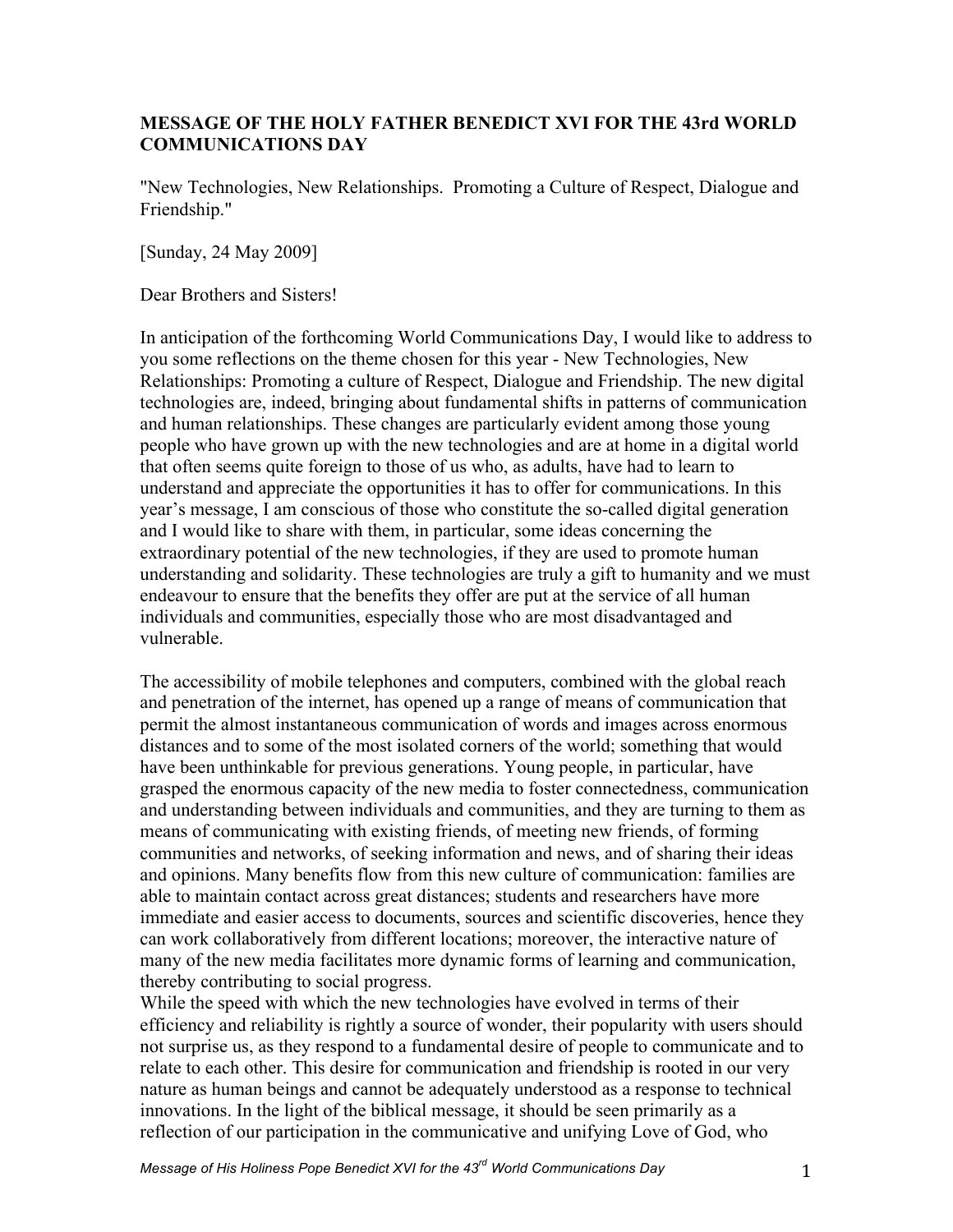desires to make of all humanity one family. When we find ourselves drawn towards other people, when we want to know more about them and make ourselves known to them, we are responding to God's call - a call that is imprinted in our nature as beings created in the image and likeness of God, the God of communication and communion.

The desire for connectedness and the instinct for communication that are so obvious in contemporary culture are best understood as modern manifestations of the basic and enduring propensity of humans to reach beyond themselves and to seek communion with others. In reality, when we open ourselves to others, we are fulfilling our deepest need and becoming more fully human. Loving is, in fact, what we are designed for by our Creator. Naturally, I am not talking about fleeting, shallow relationships, I am talking about the real love that is at the very heart of Jesus' moral teaching: "You must love the Lord your God with all your heart, with all your soul, with all your mind, and with all your strength" and "You must love your neighbour as yourself" (cf. Mk 12:30-31). In this light, reflecting on the significance of the new technologies, it is important to focus not just on their undoubted capacity to foster contact between people, but on the quality of the content that is put into circulation using these means. I would encourage all people of good will who are active in the emerging environment of digital communication to commit themselves to promoting a culture of respect, dialogue and friendship. Those who are active in the production and dissemination of new media content, therefore, should strive to respect the dignity and worth of the human person. If the new technologies are to serve the good of individuals and of society, all users will avoid the sharing of words and images that are degrading of human beings, that promote hatred and intolerance, that debase the goodness and intimacy of human sexuality or that exploit the weak and vulnerable.

The new technologies have also opened the way for dialogue between people from different countries, cultures and religions. The new digital arena, the so-called cyberspace, allows them to encounter and to know each other's traditions and values. Such encounters, if they are to be fruitful, require honest and appropriate forms of expression together with attentive and respectful listening. The dialogue must be rooted in a genuine and mutual searching for truth if it is to realize its potential to promote growth in understanding and tolerance. Life is not just a succession of events or experiences: it is a search for the true, the good and the beautiful. It is to this end that we make our choices; it is for this that we exercise our freedom; it is in this - in truth, in goodness, and in beauty - that we find happiness and joy. We must not allow ourselves to be deceived by those who see us merely as consumers in a market of undifferentiated possibilities, where choice itself becomes the good, novelty usurps beauty, and subjective experience displaces truth.

The concept of friendship has enjoyed a renewed prominence in the vocabulary of the new digital social networks that have emerged in the last few years. The concept is one of the noblest achievements of human culture. It is in and through our friendships that we grow and develop as humans. For this reason, true friendship has always been seen as one of the greatest goods any human person can experience. We should be careful, therefore, never to trivialize the concept or the experience of friendship. It would be sad if our desire to sustain and develop on-line friendships were to be at the cost of our availability to engage with our families, our neighbours and those we meet in the daily reality of our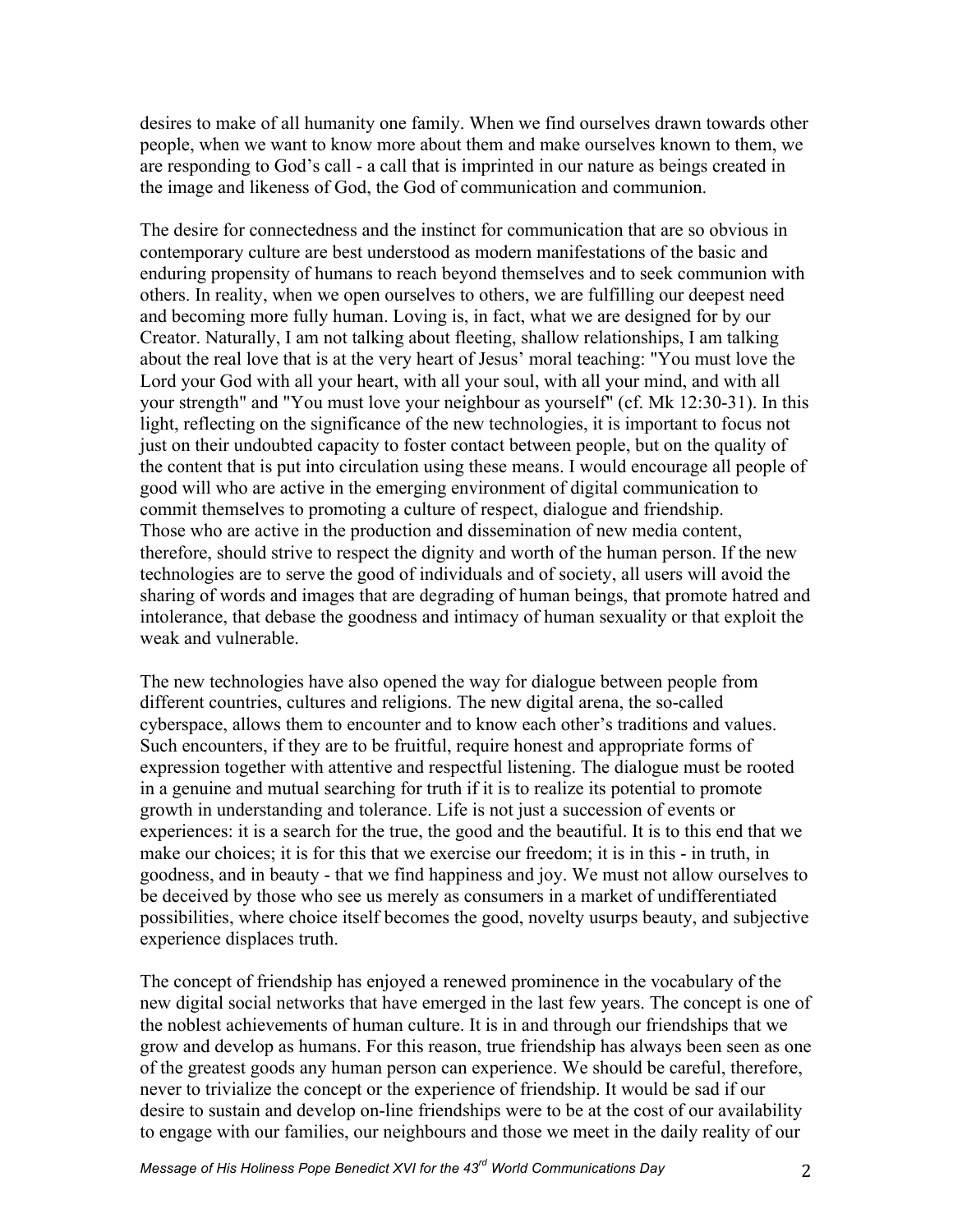places of work, education and recreation. If the desire for virtual connectedness becomes obsessive, it may in fact function to isolate individuals from real social interaction while also disrupting the patterns of rest, silence and reflection that are necessary for healthy human development.

Friendship is a great human good, but it would be emptied of its ultimate value if it were to be understood as an end in itself. Friends should support and encourage each other in developing their gifts and talents and in putting them at the service of the human community. In this context, it is gratifying to note the emergence of new digital networks that seek to promote human solidarity, peace and justice, human rights and respect for human life and the good of creation. These networks can facilitate forms of co-operation between people from different geographical and cultural contexts that enable them to deepen their common humanity and their sense of shared responsibility for the good of all. We must, therefore, strive to ensure that the digital world, where such networks can be established, is a world that is truly open to all. It would be a tragedy for the future of humanity if the new instruments of communication, which permit the sharing of knowledge and information in a more rapid and effective manner, were not made accessible to those who are already economically and socially marginalized, or if it should contribute only to increasing the gap separating the poor from the new networks that are developing at the service of human socialization and information.

I would like to conclude this message by addressing myself, in particular, to young Catholic believers: to encourage them to bring the witness of their faith to the digital world. Dear Brothers and Sisters, I ask you to introduce into the culture of this new environment of communications and information technology the values on which you have built your lives. In the early life of the Church, the great Apostles and their disciples brought the Good News of Jesus to the Greek and Roman world. Just as, at that time, a fruitful evangelization required that careful attention be given to understanding the culture and customs of those pagan peoples so that the truth of the gospel would touch their hearts and minds, so also today, the proclamation of Christ in the world of new technologies requires a profound knowledge of this world if the technologies are to serve our mission adequately. It falls, in particular, to young people, who have an almost spontaneous affinity for the new means of communication, to take on the responsibility for the evangelization of this "digital continent". Be sure to announce the Gospel to your contemporaries with enthusiasm. You know their fears and their hopes, their aspirations and their disappointments: the greatest gift you can give to them is to share with them the "Good News" of a God who became man, who suffered, died and rose again to save all people. Human hearts are yearning for a world where love endures, where gifts are shared, where unity is built, where freedom finds meaning in truth, and where identity is found in respectful communion. Our faith can respond to these expectations: may you become its heralds! The Pope accompanies you with his prayers and his blessing.

From the Vatican, 24 January 2009, Feast of Saint Francis de Sales.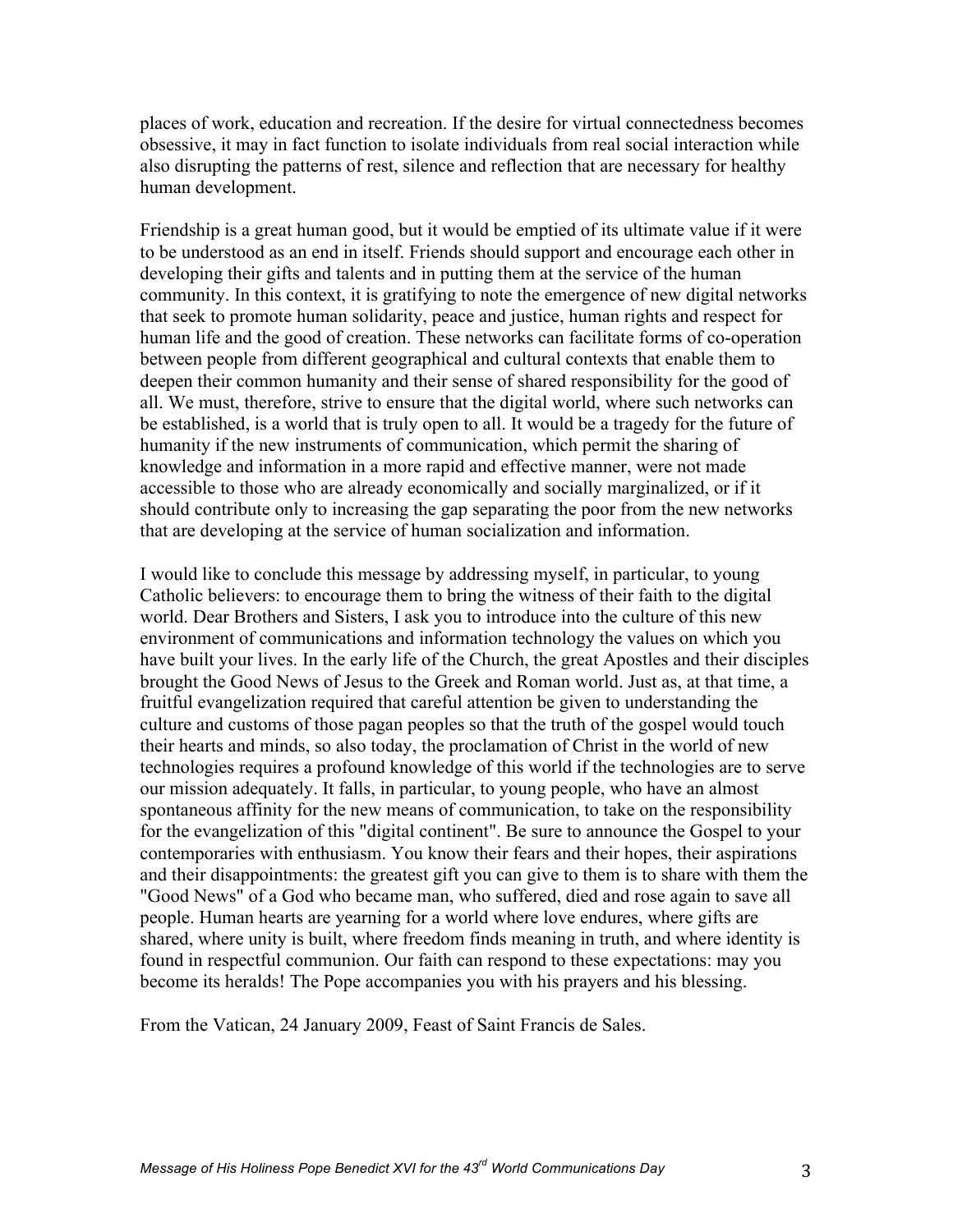### **MESSAGE OF HIS HOLINESS POPE BENEDICT XVI FOR THE 44th WORLD COMMUNICATIONS DAY**

"The Priest and Pastoral Ministry in a Digital World: New Media at the Service of the Word"

[Sunday, 16 May 2010]

#### Dear Brothers and Sisters,

The theme of this year's World Communications Day - The Priest and Pastoral Ministry in a Digital World: New Media at the Service of the Word – is meant to coincide with the Church's celebration of the Year for Priests. It focuses attention on the important and sensitive pastoral area of digital communications, in which priests can discover new possibilities for carrying out their ministry to and for the Word of God. Church communities have always used the modern media for fostering communication, engagement with society, and, increasingly, for encouraging dialogue at a wider level. Yet the recent, explosive growth and greater social impact of these media make them all the more important for a fruitful priestly ministry.

All priests have as their primary duty the proclamation of Jesus Christ, the incarnate Word of God, and the communication of his saving grace in the sacraments. Gathered and called by the Word, the Church is the sign and instrument of the communion that God creates with all people, and every priest is called to build up this communion, in Christ and with Christ. Such is the lofty dignity and beauty of the mission of the priest, which responds in a special way to the challenge raised by the Apostle Paul: "The Scripture says, 'No one who believes in him will be put to shame … everyone who calls on the name of the Lord will be saved.' But how can they call on him in whom they have not believed? And how can they believe in him of whom they have not heard? And how can they hear without someone to preach? And how can people preach unless they are sent? (Rom 10:11, 13-15).

Responding adequately to this challenge amid today's cultural shifts, to which young people are especially sensitive, necessarily involves using new communications technologies. The world of digital communication, with its almost limitless expressive capacity, makes us appreciate all the more Saint Paul's exclamation: "Woe to me if I do not preach the Gospel" (1 Cor 9:16) The increased availability of the new technologies demands greater responsibility on the part of those called to proclaim the Word, but it also requires them to become become more focused, efficient and compelling in their efforts. Priests stand at the threshold of a new era: as new technologies create deeper forms of relationship across greater distances, they are called to respond pastorally by putting the media ever more effectively at the service of the Word.

The spread of multimedia communications and its rich "menu of options" might make us think it sufficient simply to be present on the Web, or to see it only as a space to be filled. Yet priests can rightly be expected to be present in the world of digital communications as faithful witnesses to the Gospel, exercising their proper role as leaders of communities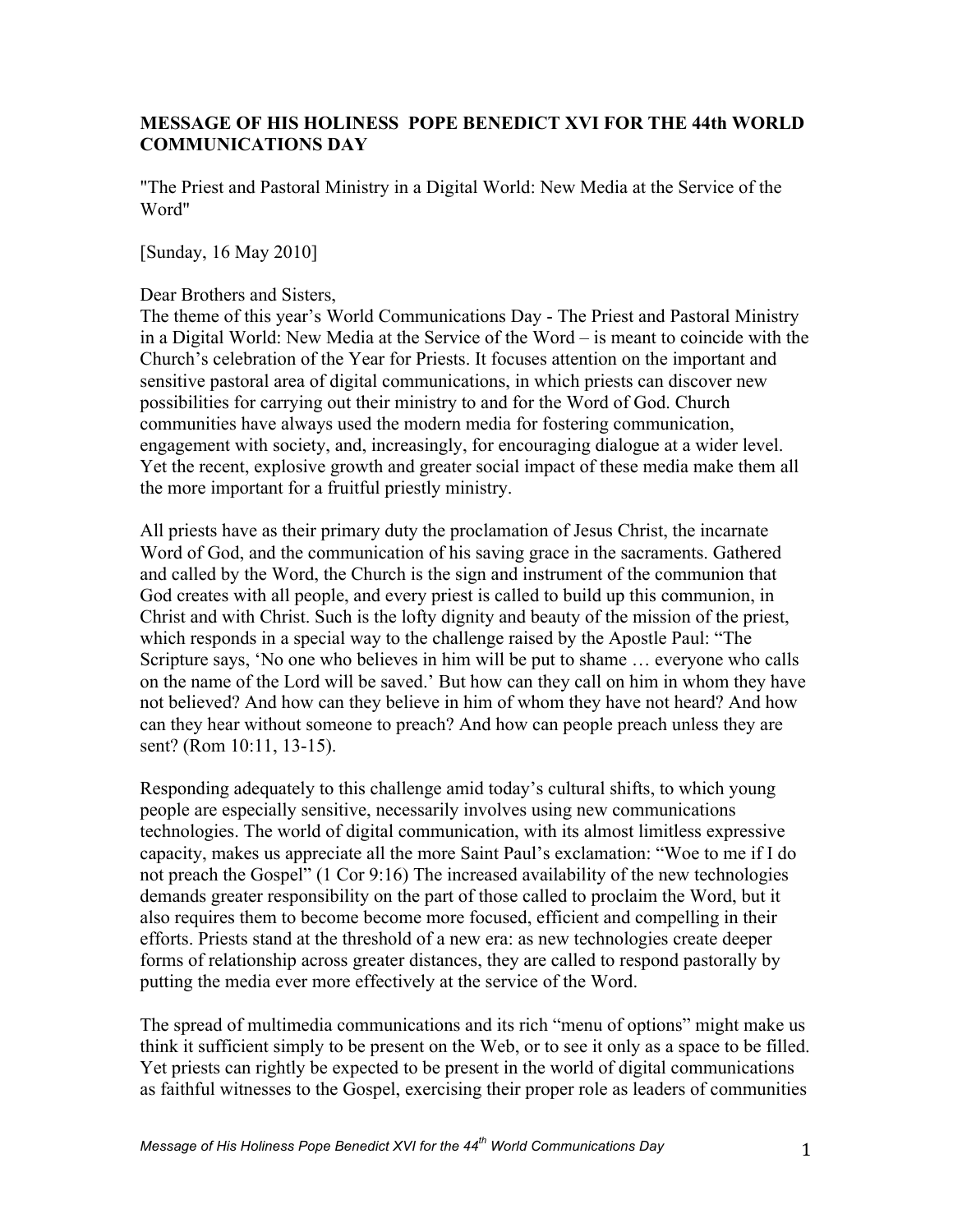which increasingly express themselves with the different "voices" provided by the digital marketplace. Priests are thus challenged to proclaim the Gospel by employing the latest generation of audiovisual resources (images, videos, animated features, blogs, websites) which, alongside traditional means, can open up broad new vistas for dialogue, evangelization and catechesis.

Using new communication technologies, priests can introduce people to the life of the Church and help our contemporaries to discover the face of Christ. They will best achieve this aim if they learn, from the time of their formation, how to use these technologies in a competent and appropriate way, shaped by sound theological insights and reflecting a strong priestly spirituality grounded in constant dialogue with the Lord. Yet priests present in the world of digital communications should be less notable for their media savvy than for their priestly heart, their closeness to Christ. This will not only enliven their pastoral outreach, but also will give a "soul" to the fabric of communications that makes up the "Web".

God's loving care for all people in Christ must be expressed in the digital world not simply as an artifact from the past, or a learned theory, but as something concrete, present and engaging. Our pastoral presence in that world must thus serve to show our contemporaries, especially the many people in our day who experience uncertainty and confusion, "that God is near; that in Christ we all belong to one another" (Benedict XVI, Address to the Roman Curia, 21 December 2009).

Who better than a priest, as a man of God, can develop and put into practice, by his competence in current digital technology, a pastoral outreach capable of making God concretely present in today's world and presenting the religious wisdom of the past as a treasure which can inspire our efforts to live in the present with dignity while building a better future? Consecrated men and women working in the media have a special responsibility for opening the door to new forms of encounter, maintaining the quality of human interaction, and showing concern for individuals and their genuine spiritual needs. They can thus help the men and women of our digital age to sense the Lord's presence, to grow in expectation and hope, and to draw near to the Word of God which offers salvation and fosters an integral human development. In this way the Word can traverse the many crossroads created by the intersection of all the different "highways" that form "cyberspace", and show that God has his rightful place in every age, including our own. Thanks to the new communications media, the Lord can walk the streets of our cities and, stopping before the threshold of our homes and our hearts, say once more: "Behold, I stand at the door and knock. If anyone hears my voice and opens the door, I will enter his house and dine with him, and he with me" (Rev 3:20).

In my Message last year, I encouraged leaders in the world of communications to promote a culture of respect for the dignity and value of the human person. This is one of the ways in which the Church is called to exercise a "diaconia of culture" on today's "digital continent". With the Gospels in our hands and in our hearts, we must reaffirm the need to continue preparing ways that lead to the Word of God, while being at the same time constantly attentive to those who continue to seek; indeed, we should encourage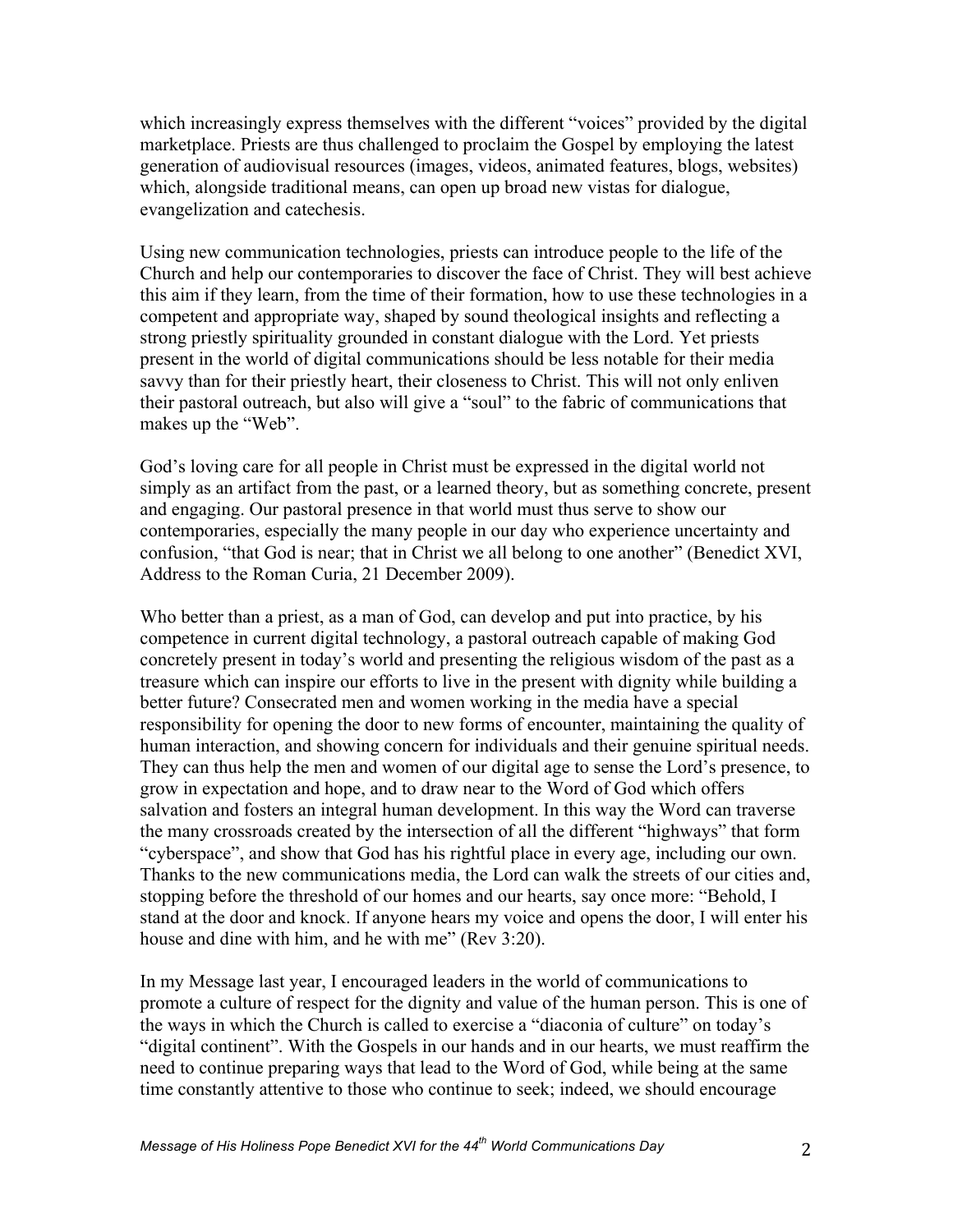their seeking as a first step of evangelization. A pastoral presence in the world of digital communications, precisely because it brings us into contact with the followers of other religions, non-believers and people of every culture, requires sensitivity to those who do not believe, the disheartened and those who have a deep, unarticulated desire for enduring truth and the absolute. Just as the prophet Isaiah envisioned a house of prayer for all peoples (cf. Is 56:7), can we not see the web as also offering a space – like the "Court of the Gentiles" of the Temple of Jerusalem – for those who have not yet come to know God?

The development of the new technologies and the larger digital world represents a great resource for humanity as a whole and for every individual, and it can act as a stimulus to encounter and dialogue. But this development likewise represents a great opportunity for believers. No door can or should be closed to those who, in the name of the risen Christ, are committed to drawing near to others. To priests in particular the new media offer ever new and far-reaching pastoral possibilities, encouraging them to embody the universality of the Church's mission, to build a vast and real fellowship, and to testify in today's world to the new life which comes from hearing the Gospel of Jesus, the eternal Son who came among us for our salvation. At the same time, priests must always bear in mind that the ultimate fruitfulness of their ministry comes from Christ himself, encountered and listened to in prayer; proclaimed in preaching and lived witness; and known, loved and celebrated in the sacraments, especially the Holy Eucharist and Reconciliation. To my dear brother priests, then, I renew the invitation to make astute use of the unique possibilities offered by modern communications. May the Lord make all of you enthusiastic heralds of the Gospel in the new "agorà" which the current media are opening up.

With this confidence, I invoke upon you the protection of the Mother of God and of the Holy Curè of Ars and, with affection, I impart to each of you my Apostolic Blessing. From the Vatican, 24 January 2010, Feast of Saint Francis de Sales.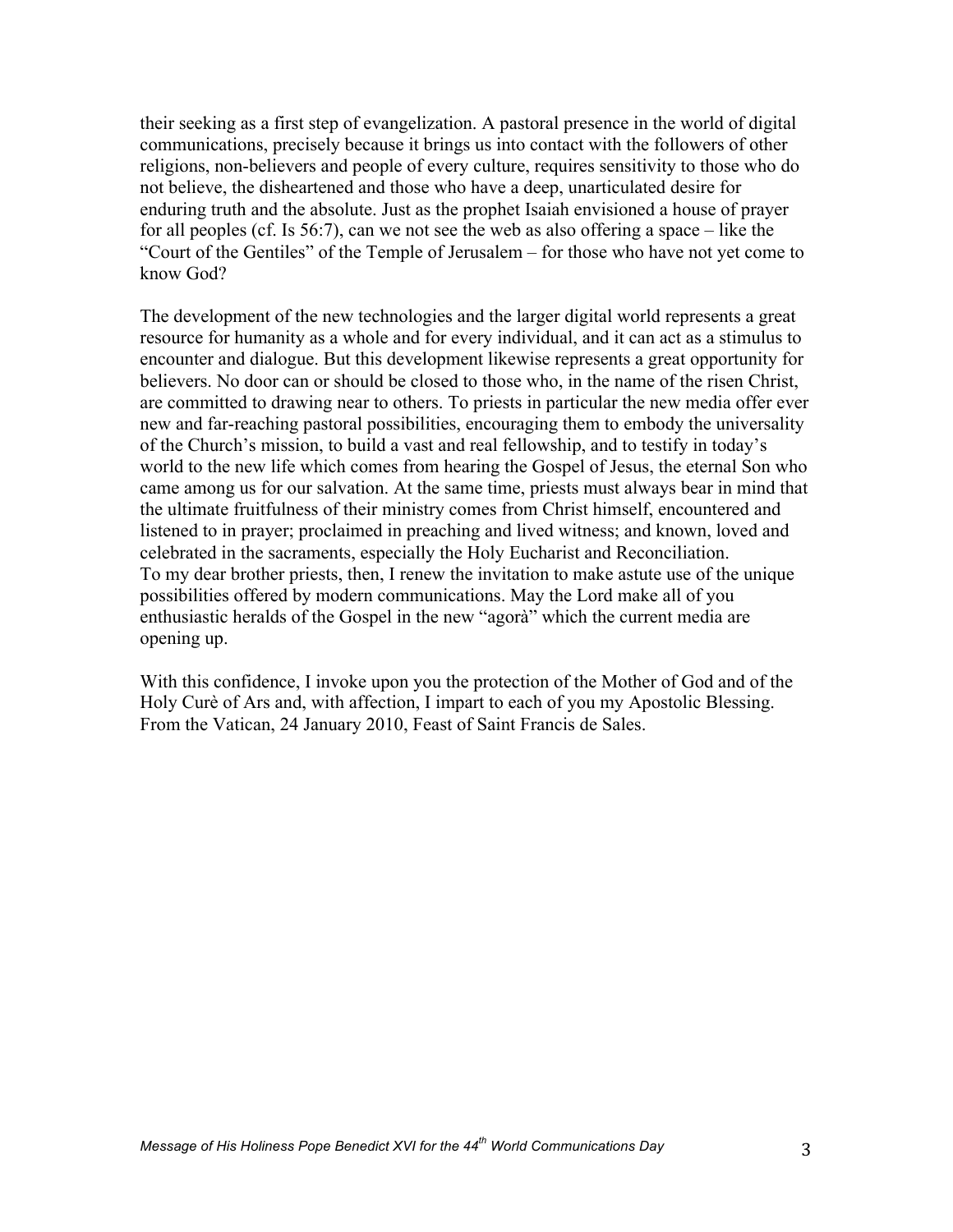## **MESSAGE OF HIS HOLINESS POPE BENEDICT XVI FOR THE 45th WORLD COMMUNICATIONS DAY**

Truth, Proclamation and Authenticity of Life in the Digital Age June 5, 2011

#### Dear Brothers and Sisters,

On the occasion of the 45th World Day of Social Communications, I would like to share some reflections that are motivated by a phenomenon characteristic of our age: the emergence of the internet as a network for communication. It is an ever more commonly held opinion that, just as the Industrial Revolution in its day brought about a profound transformation in society by the modifications it introduced into the cycles of production and the lives of workers, so today the radical changes taking place in communications are guiding significant cultural and social developments. The new technologies are not only changing the way we communicate, but communication itself, so much so that it could be said that we are living through a period of vast cultural transformation. This means of spreading information and knowledge is giving birth to a new way of learning and thinking, with unprecedented opportunities for establishing relationships and building fellowship.

New horizons are now open that were until recently unimaginable; they stir our wonder at the possibilities offered by these new media and, at the same time, urgently demand a serious reflection on the significance of communication in the digital age. This is particularly evident when we are confronted with the extraordinary potential of the internet and the complexity of its uses. As with every other fruit of human ingenuity, the new communications technologies must be placed at the service of the integral good of the individual and of the whole of humanity. If used wisely, they can contribute to the satisfaction of the desire for meaning, truth and unity which remain the most profound aspirations of each human being.

In the digital world, transmitting information increasingly means making it known within a social network where knowledge is shared in the context of personal exchanges. The clear distinction between the producer and consumer of information is relativized and communication appears not only as an exchange of data, but also as a form of sharing. This dynamic has contributed to a new appreciation of communication itself, which is seen first of all as dialogue, exchange, solidarity and the creation of positive relations. On the other hand, this is contrasted with the limits typical of digital communication: the one-sidedness of the interaction, the tendency to communicate only some parts of one's interior world, the risk of constructing a false image of oneself, which can become a form of self-indulgence.

Young people in particular are experiencing this change in communication, with all the anxieties, challenges and creativity typical of those open with enthusiasm and curiosity to new experiences in life. Their ever greater involvement in the public digital forum, created by the so-called social networks, helps to establish new forms of interpersonal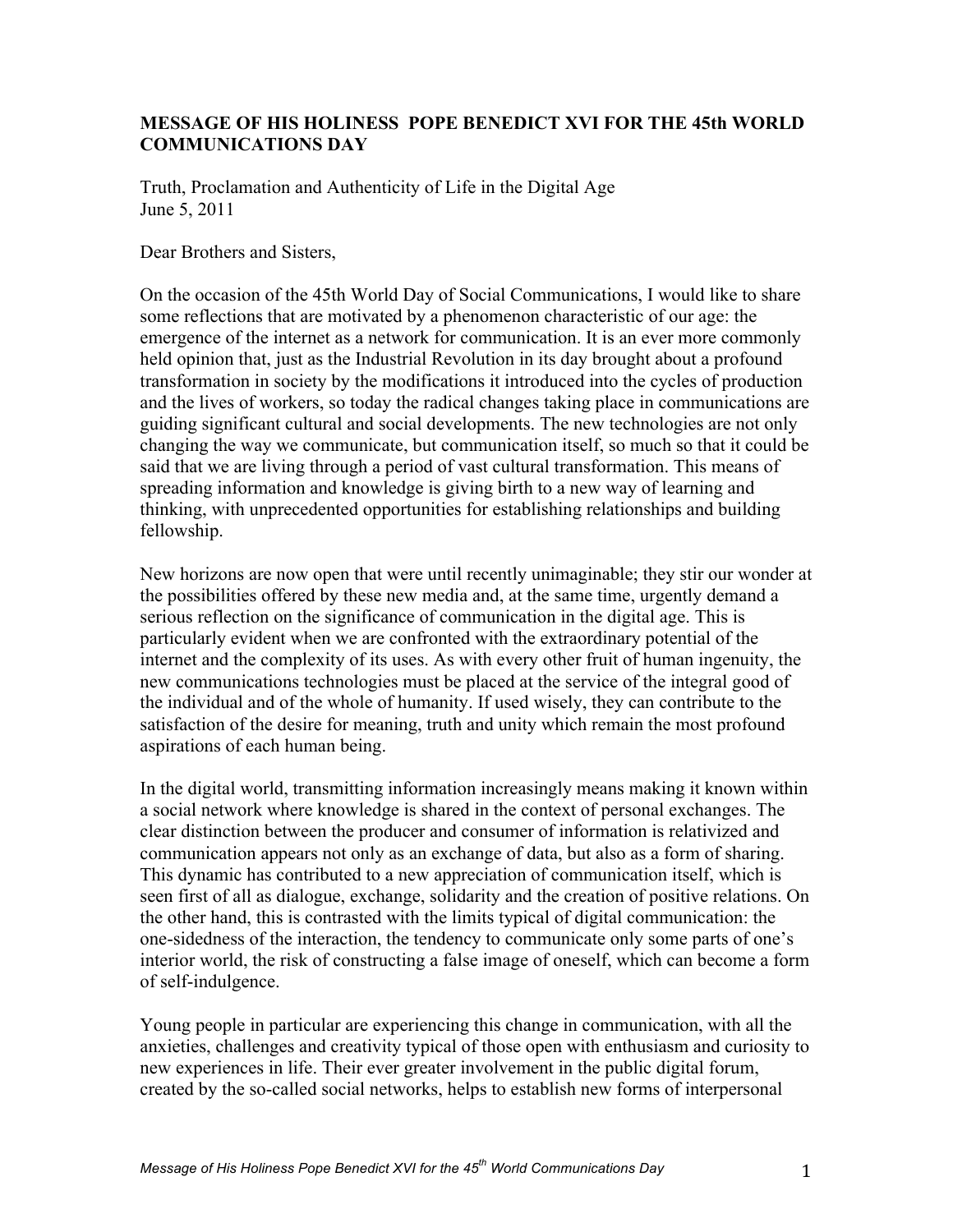relations, influences self-awareness and therefore inevitably poses questions not only of how to act properly, but also about the authenticity of one's own being. Entering cyberspace can be a sign of an authentic search for personal encounters with others, provided that attention is paid to avoiding dangers such as enclosing oneself in a sort of parallel existence, or excessive exposure to the virtual world. In the search for sharing, for "friends", there is the challenge to be authentic and faithful, and not give in to the illusion of constructing an artificial public profile for oneself.

The new technologies allow people to meet each other beyond the confines of space and of their own culture, creating in this way an entirely new world of potential friendships. This is a great opportunity, but it also requires greater attention to and awareness of possible risks. Who is my "neighbour" in this new world? Does the danger exist that we may be less present to those whom we encounter in our everyday life? Is there is a risk of being more distracted because our attention is fragmented and absorbed in a world "other" than the one in which we live? Do we have time to reflect critically on our choices and to foster human relationships which are truly deep and lasting? It is important always to remember that virtual contact cannot and must not take the place of direct human contact with people at every level of our lives.

In the digital age too, everyone is confronted by the need for authenticity and reflection. Besides, the dynamic inherent in the social networks demonstrates that a person is always involved in what he or she communicates. When people exchange information, they are already sharing themselves, their view of the world, their hopes, their ideals. It follows that there exists a Christian way of being present in the digital world: this takes the form of a communication which is honest and open, responsible and respectful of others. To proclaim the Gospel through the new media means not only to insert expressly religious content into different media platforms, but also to witness consistently, in one's own digital profile and in the way one communicates choices, preferences and judgments that are fully consistent with the Gospel, even when it is not spoken of specifically.

Furthermore, it is also true in the digital world that a message cannot be proclaimed without a consistent witness on the part of the one who proclaims it. In these new circumstances and with these new forms of expression, Christian are once again called to offer a response to anyone who asks for a reason for the hope that is within them (cf. 1 Pet 3:15).

The task of witnessing to the Gospel in the digital era calls for everyone to be particularly attentive to the aspects of that message which can challenge some of the ways of thinking typical of the web. First of all, we must be aware that the truth which we long to share does not derive its worth from its "popularity" or from the amount of attention it receives. We must make it known in its integrity, instead of seeking to make it acceptable or diluting it. It must become daily nourishment and not a fleeting attraction. The truth of the Gospel is not something to be consumed or used superficially; rather it is a gift that calls for a free response. Even when it is proclaimed in the virtual space of the web, the Gospel demands to be incarnated in the real world and linked to the real faces of our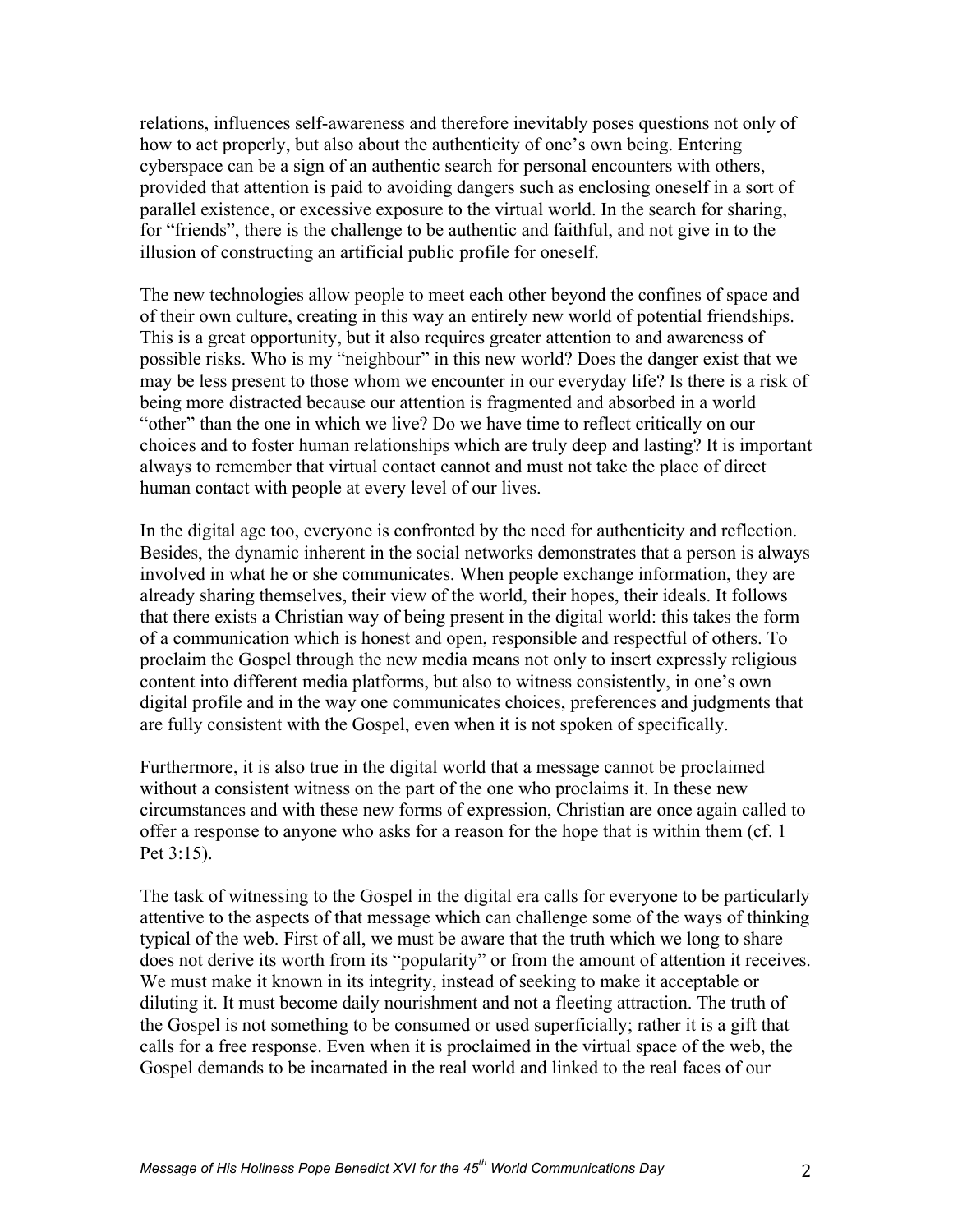brothers and sisters, those with whom we share our daily lives. Direct human relations always remain fundamental for the transmission of the faith!

I would like then to invite Christians, confidently and with an informed and responsible creativity, to join the network of relationships which the digital era has made possible. This is not simply to satisfy the desire to be present, but because this network is an integral part of human life. The web is contributing to the development of new and more complex intellectual and spiritual horizons, new forms of shared awareness. In this field too we are called to proclaim our faith that Christ is God, the Saviour of humanity and of history, the one in whom all things find their fulfillment (cf. Eph 1:10). The proclamation of the Gospel requires a communication which is at once respectful and sensitive, which stimulates the heart and moves the conscience; one which reflects the example of the risen Jesus when he joined the disciples on the way to Emmaus (cf. Lk 24:13-35). By his approach to them, his dialogue with them, his way of gently drawing forth what was in their heart, they were led gradually to an understanding of the mystery.

In the final analysis, the truth of Christ is the full and authentic response to that human desire for relationship, communion and meaning which is reflected in the immense popularity of social networks. Believers who bear witness to their most profound convictions greatly help prevent the web from becoming an instrument which depersonalizes people, attempts to manipulate them emotionally or allows those who are powerful to monopolize the opinions of others. On the contrary, believers encourage everyone to keep alive the eternal human questions which testify to our desire for transcendence and our longing for authentic forms of life, truly worthy of being lived. It is precisely this uniquely human spiritual yearning which inspires our quest for truth and for communion and which impels us to communicate with integrity and honesty.

I invite young people above all to make good use of their presence in the digital world. I repeat my invitation to them for the next World Youth Day in Madrid, where the new technologies are contributing greatly to the preparations. Through the intercession of their patron Saint Francis de Sales, I pray that God may grant communications workers the capacity always to carry out their work conscientiously and professionally. To all, I willingly impart my Apostolic Blessing.

From the Vatican, 24 January 2011, Feast of Saint Francis de Sales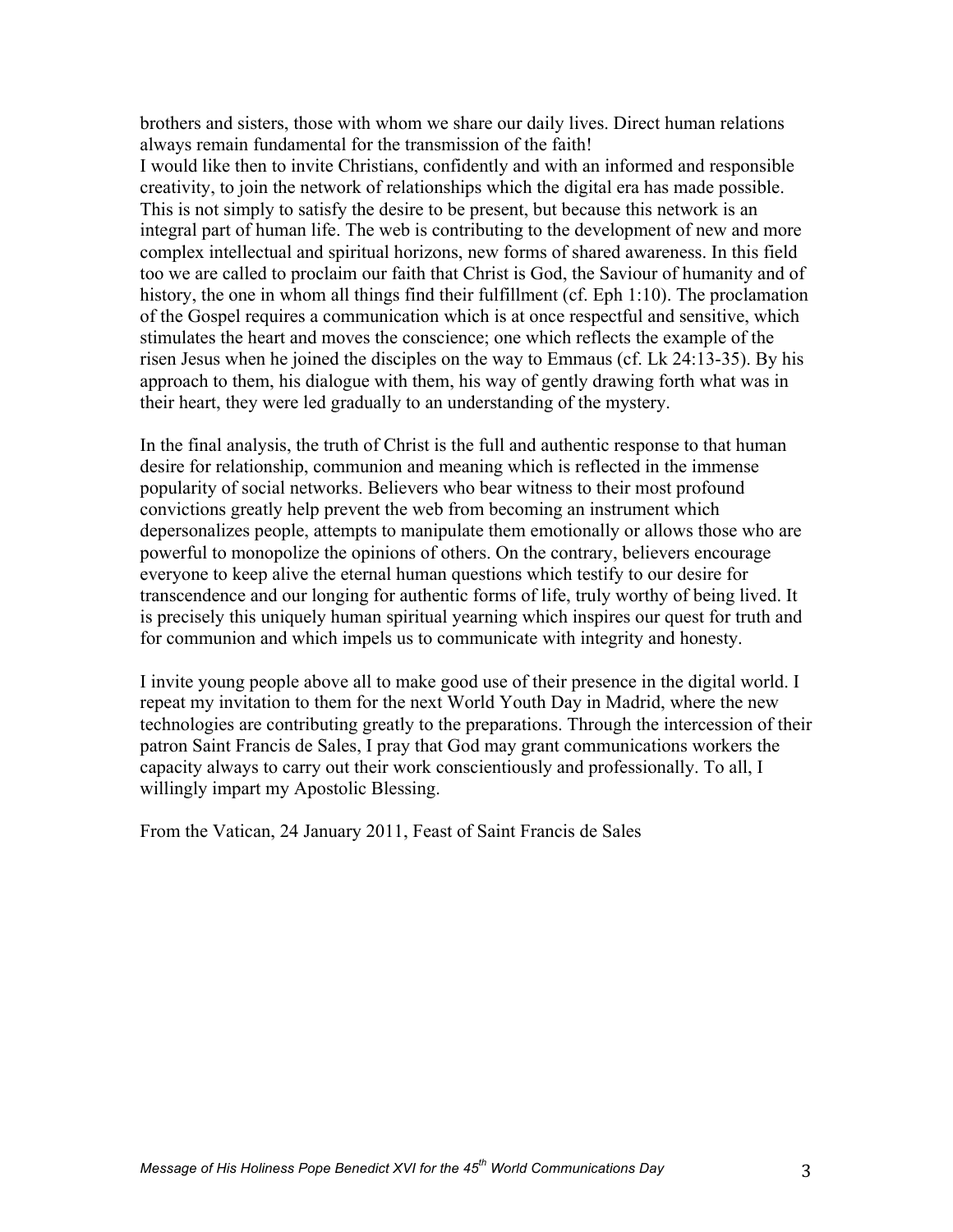#### **MESSAGE OF HIS HOLINESS POPE BENEDICT XVI FOR THE 46th WORLD COMMUNICATIONS DAY**

Silence and Word: Path of Evangelization [Sunday, 20 May 2012]

Dear Brothers and Sisters,

As we draw near to World Communications Day 2012, I would like to share with you some reflections concerning an aspect of the human process of communication which, despite its importance, is often overlooked and which, at the present time, it would seem especially necessary to recall. It concerns the relationship between silence and word: two aspects of communication which need to be kept in balance, to alternate and to be integrated with one another if authentic dialogue and deep closeness between people are to be achieved. When word and silence become mutually exclusive, communication breaks down, either because it gives rise to confusion or because, on the contrary, it creates an atmosphere of coldness; when they complement one another, however, communication acquires value and meaning.

Silence is an integral element of communication; in its absence, words rich in content cannot exist. In silence, we are better able to listen to and understand ourselves; ideas come to birth and acquire depth; we understand with greater clarity what it is we want to say and what we expect from others; and we choose how to express ourselves. By remaining silent we allow the other person to speak, to express him or herself; and we avoid being tied simply to our own words and ideas without them being adequately tested. In this way, space is created for mutual listening, and deeper human relationships become possible. It is often in silence, for example, that we observe the most authentic communication taking place between people who are in love: gestures, facial expressions and body language are signs by which they reveal themselves to each other. Joy, anxiety, and suffering can all be communicated in silence – indeed it provides them with a particularly powerful mode of expression. Silence, then, gives rise to even more active communication, requiring sensitivity and a capacity to listen that often makes manifest the true measure and nature of the relationships involved. When messages and information are plentiful, silence becomes essential if we are to distinguish what is important from what is insignificant or secondary. Deeper reflection helps us to discover the links between events that at first sight seem unconnected, to make evaluations, to analyze messages; this makes it possible to share thoughtful and relevant opinions, giving rise to an authentic body of shared knowledge. For this to happen, it is necessary to develop an appropriate environment, a kind of 'eco-system' that maintains a just equilibrium between silence, words, images and sounds.

The process of communication nowadays is largely fuelled by questions in search of answers. Search engines and social networks have become the starting point of communication for many people who are seeking advice, ideas, information and answers. In our time, the internet is becoming ever more a forum for questions and answers – indeed, people today are frequently bombarded with answers to questions they have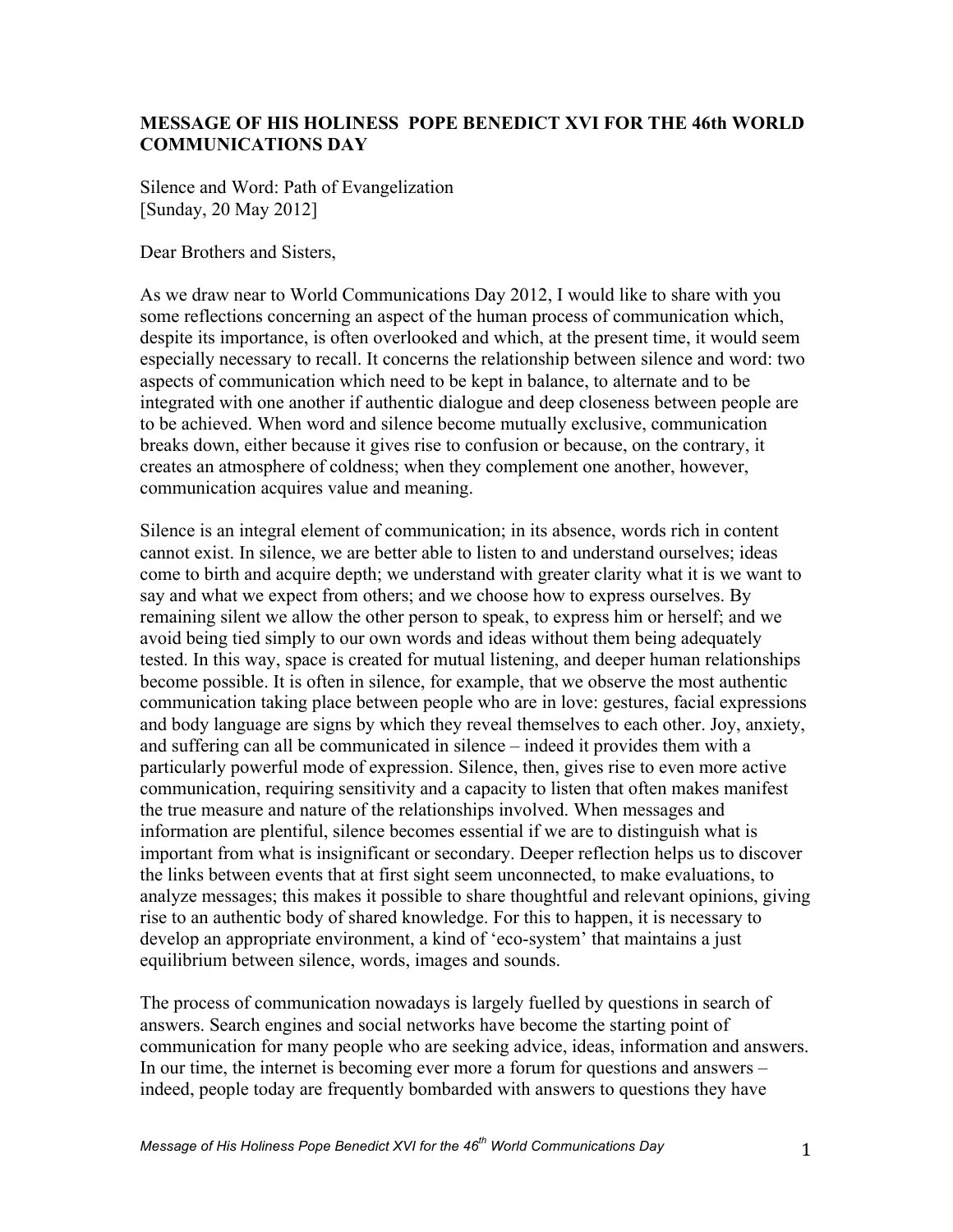never asked and to needs of which they were unaware. If we are to recognize and focus upon the truly important questions, then silence is a precious commodity that enables us to exercise proper discernment in the face of the surcharge of stimuli and data that we receive. Amid the complexity and diversity of the world of communications, however, many people find themselves confronted with the ultimate questions of human existence: Who am I? What can I know? What ought I to do? What may I hope? It is important to affirm those who ask these questions, and to open up the possibility of a profound dialogue, by means of words and interchange, but also through the call to silent reflection, something that is often more eloquent than a hasty answer and permits seekers to reach into the depths of their being and open themselves to the path towards knowledge that God has inscribed in human hearts.

Ultimately, this constant flow of questions demonstrates the restlessness of human beings, ceaselessly searching for truths, of greater or lesser import, that can offer meaning and hope to their lives. Men and women cannot rest content with a superficial and unquestioning exchange of skeptical opinions and experiences of life – all of us are in search of truth and we share this profound yearning today more than ever: "When people exchange information, they are already sharing themselves, their view of the world, their hopes, their ideals" (Message for the 2011 World Day of Communications).

Attention should be paid to the various types of websites, applications and social networks which can help people today to find time for reflection and authentic questioning, as well as making space for silence and occasions for prayer, meditation or sharing of the word of God. In concise phrases, often no longer than a verse from the Bible, profound thoughts can be communicated, as long as those taking part in the conversation do not neglect to cultivate their own inner lives. It is hardly surprising that different religious traditions consider solitude and silence as privileged states which help people to rediscover themselves and that Truth which gives meaning to all things. The God of biblical revelation speaks also without words: "As the Cross of Christ demonstrates, God also speaks by his silence. The silence of God, the experience of the distance of the almighty Father, is a decisive stage in the earthly journey of the Son of God, the incarnate Word …. God's silence prolongs his earlier words. In these moments of darkness, he speaks through the mystery of his silence" (Verbum Domini, 21). The eloquence of God's love, lived to the point of the supreme gift, speaks in the silence of the Cross. After Christ's death there is a great silence over the earth, and on Holy Saturday, when "the King sleeps and God slept in the flesh and raised up those who were sleeping from the ages" (cf. Office of Readings, Holy Saturday), God's voice resounds, filled with love for humanity.

If God speaks to us even in silence, we in turn discover in silence the possibility of speaking with God and about God. "We need that silence which becomes contemplation, which introduces us into God's silence and brings us to the point where the Word, the redeeming Word, is born" (Homily, Eucharistic Celebration with Members of the International Theological Commission, 6 October 2006). In speaking of God's grandeur, our language will always prove inadequate and must make space for silent contemplation. Out of such contemplation springs forth, with all its inner power, the urgent sense of